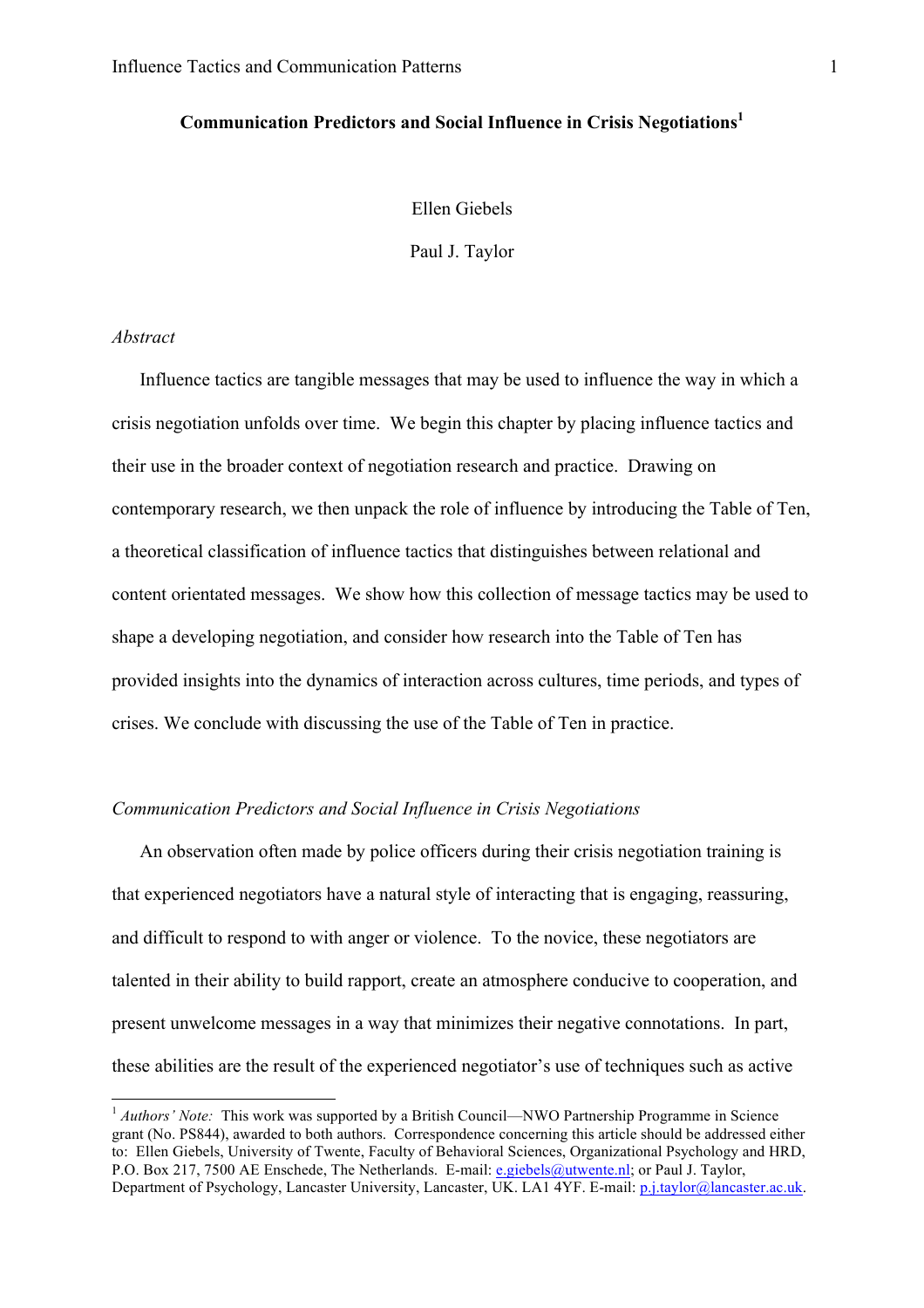listening skills (Rogan, Donohue, & Lyles, 1990; Taylor & Donohue, 2006) and conceptual models such as those that encourage a negotiator to consider emotional, relational, and substantive aspects of the negotiation (Rogan & Hammer, 2002; Taylor, 2002a). However, they are also the result of the negotiator's knowledge about how to present messages in a way that appeals to, and persuades the perpetrator. For example, a police negotiator's suggestion to release an elderly hostage is often more effective when it is preceded by conversation about the perpetrators considerate nature and wish not to harm the hostages. Experienced negotiators have learned that messages presented using known persuasive devices—particular phrases or sequences of arguments—can make them more conducive to compliance or cooperation than would otherwise be the case.

The use of persuasive messages, known in the negotiation literature as influence tactics, is the focus of this chapter. We define the use of influence tactics as deliberate actions by one individual (e.g., police negotiator) directed at another individual (e.g., perpetrator) that seek to alter the attitudes and/or behaviors of the target in a way that would not have otherwise occurred (cf. Gass & Seiter, 1999). We begin the chapter by mapping out the important role of influence tactics in contemporary crisis negotiation research and practice. We then present a theoretically-derived set of ten influence tactics and discuss how and when these tactics can influence the progress of negotiation. We end by outlining how the effectiveness of influence tactics can differ across cultures and negotiation contexts, and provide some guidelines for negotiators wishing to identify when their messages are having an influence.

### *Understanding Negotiation*

In reflecting on what we know about negotiation, it can be useful to divide our understanding into two levels. One level of understanding is focused on the interpersonal factors that fuel crisis negotiation and how changes in these factors allow an interaction to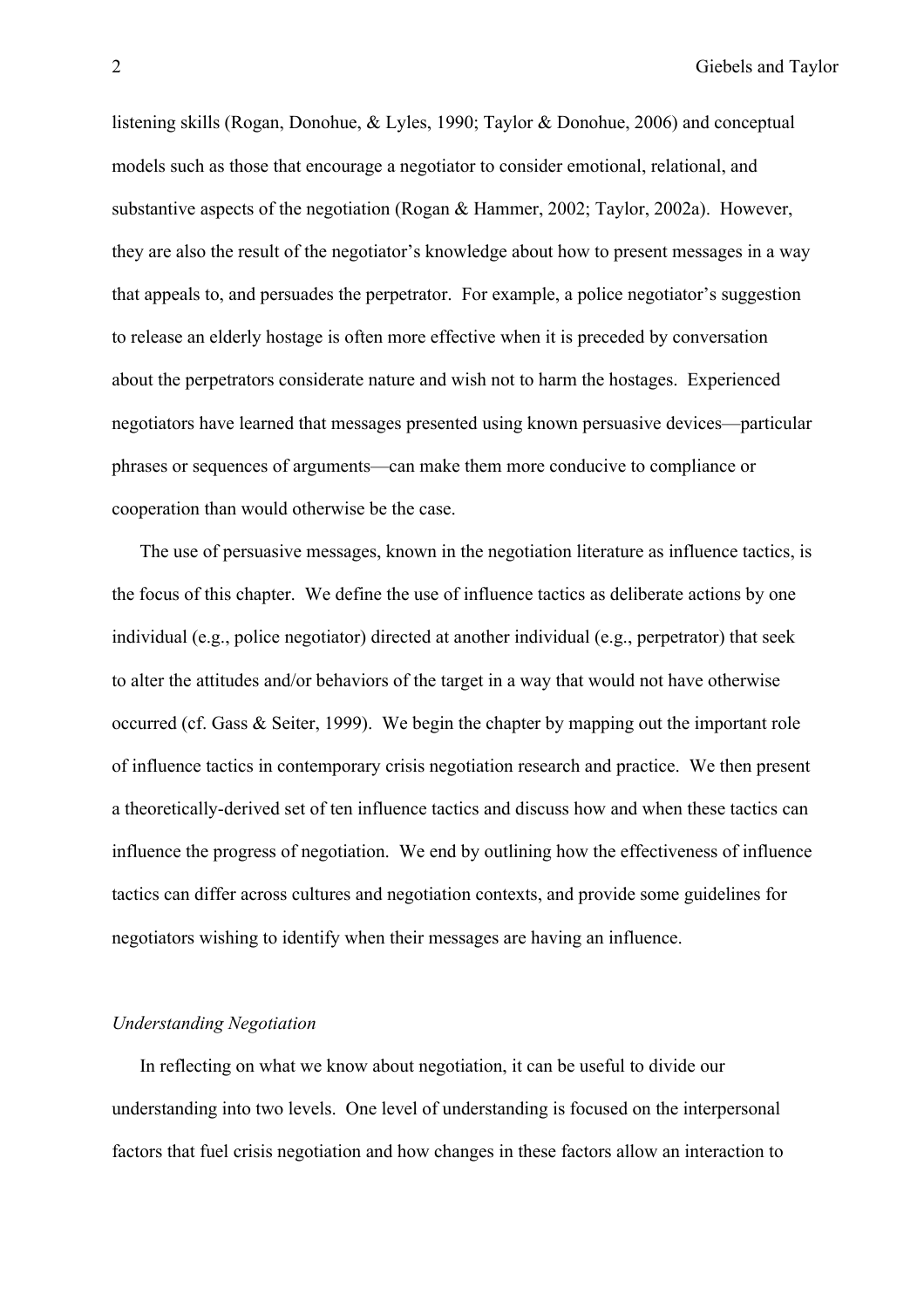begin, unfold and resolve. The need to develop affiliation, reduce crisis intensity, and respond to the perpetrator's "face" issues, are among the factors that have been shown to play a role in the progress of negotiation (Donohue & Roberto, 1993; Giebels & Noelanders, 2004; Rogan & Hammer, 1994; Taylor, 2002a) and its success (Taylor, 2002b). These factors provide a framework from which a negotiator can begin to understand the issues that drive a crisis negotiation as a whole. By considering these factors, a negotiator is able to construct informed answers to questions such as "what is it I am trying to achieve?", "what factors are making this individual behave this way?", and "how should I approach this interaction to gain trust?" This type of understanding is thus orientated towards enhancing strategic decisions.

The second level of understanding centers on the cues and responses that underlie and give rise to the patterns found at the strategic level (Giebels & Noelanders, 2004; Taylor & Donald, 2003; Weingart, Prietula, Hyder, & Genovese, 1999). The focus here is toward the interconnections among messages, the responses typically elicited by certain cues, and the way in which these cue-response sequences build to move a negotiation down a particular path. For example, messages that draw on rational persuasion and logic are often effective when presented to a Dutch perpetrator, but they can have a very different effect when presented to a perpetrator who was brought up in a collectivist culture such as China. Understanding such cue-response patterns may be thought of as bottom-up or focused on the building blocks of negotiation. An understanding at this level allows negotiators to respond to messages in ways that have been found to increase persuasion, and as such this knowledge may be seen as orientated toward tactical decisions about how to achieve strategic objectives.

The topic of influence tactics fits principally in the second level of understanding. For example, negotiators who want to address the issue of hostage safety may try to elicit a desired response by promising something in return, by referring to their loved ones and their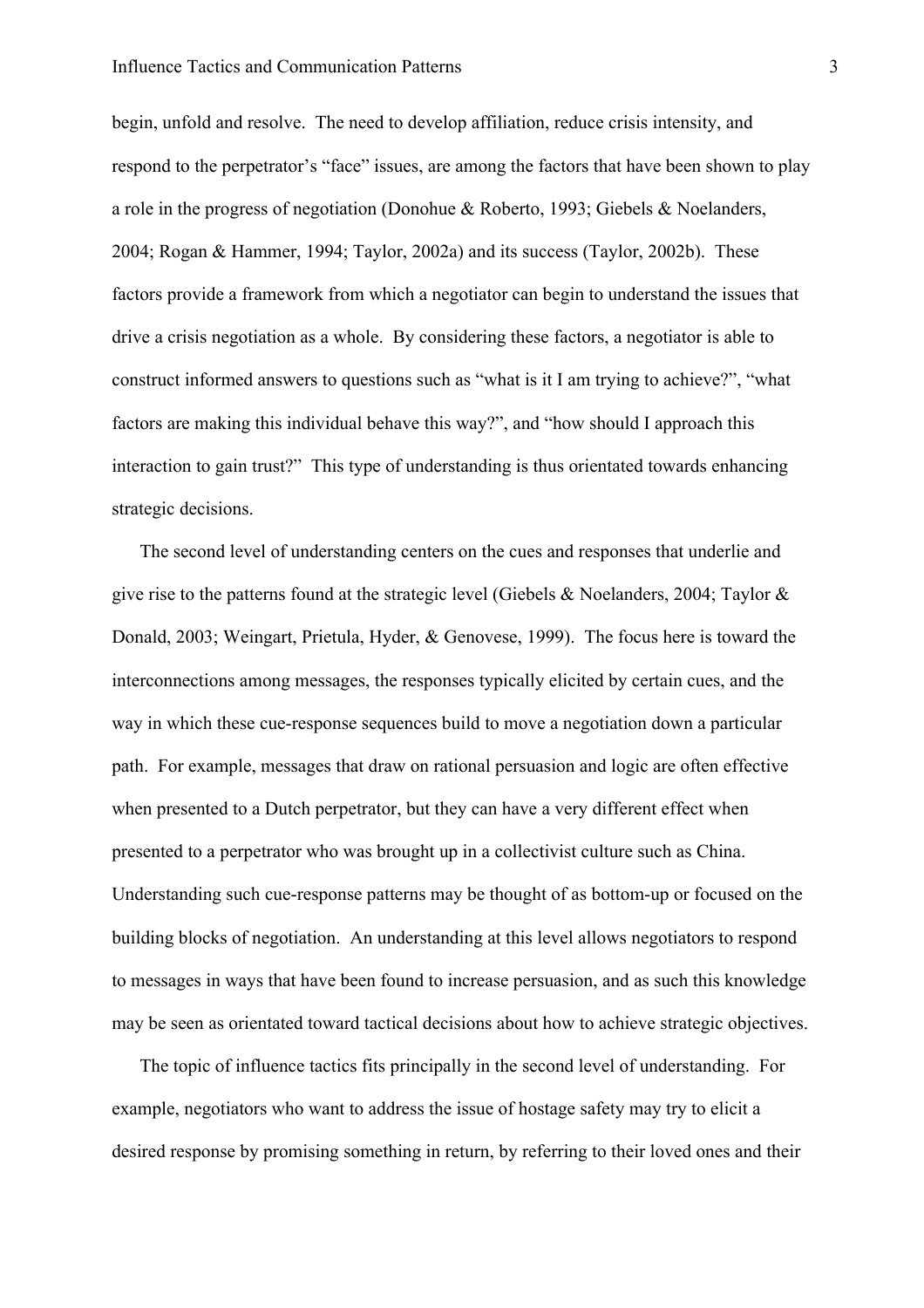distress, or by warning them of the consequences of not treating the hostage well. These three messages incorporate different types of influence, but each is aimed at achieving the higher level strategic goal of obtaining information and placing the focus of interaction onto the hostages. Thus, strategic goals may be translated into different influence tactics at a micro level. Tactics are message tools that can be applied at particular times to achieve higher level (sub-) goals of negotiation.

#### *Messages with Influence*

A first step in understanding how messages may be designed to influence a perpetrator is to understand the different forms of influence that are available. In the existing literature, three lines of research stand out as relevant to a categorization of influence. The most significant work has been done by experimental social psychologist Robert Cialdini (for a recent discussion, see Cialdini, 2001). Cialdini identifies a number of tactics based on six psychological mechanisms, each of which has been verified through controlled experimental studies. For example, Cialdini showed that people are more likely to take a particular course of action when they believe that others are doing, or would do, the same thing, something he referred to as the principle of social proof. A second area of work stems from communication theory, where researchers have considered influence at the dyadic level, often under the term "compliance-gaining". For example, in their review of compliance-gaining research, Kellerman and Cole (1994) show that demonstrating some authority on a subject is a good way of encouraging an individual to take your word for it. Finally, organizational psychologists have conducted some research into the effectiveness of different influence tactics on workforce behavior. For example, Higgins, Judge, and Ferris (2003) focus on the relative occurrence and effectiveness of different managerial influence styles in work situations. They find that one effective methods of influencing others to work is for the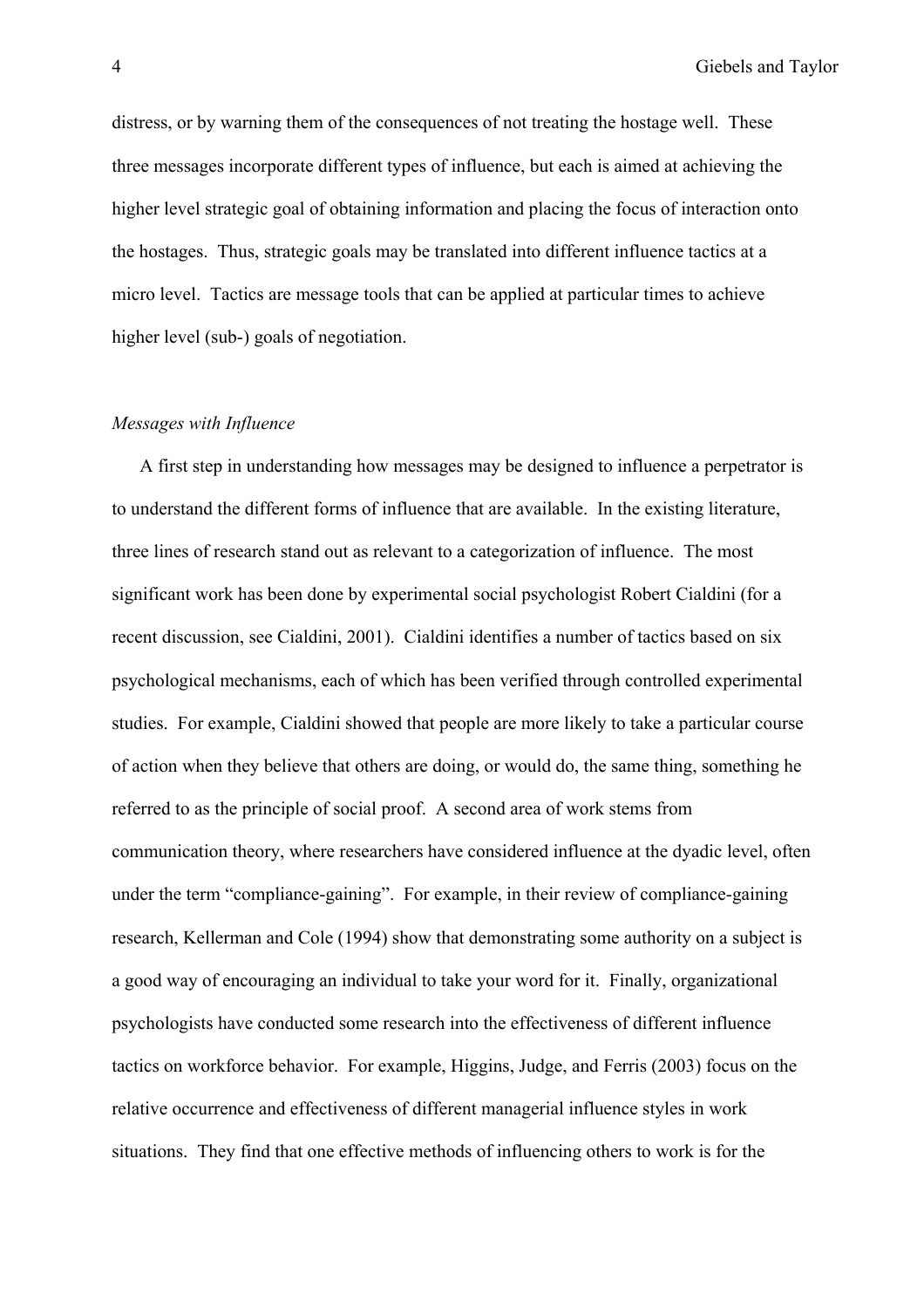manager to rationalize or rationally persuade the other as to why a particular piece of work is worthwhile.

## *The Table of Ten*

The three fields of research described above propose a range of different influence tactics. Some distinguish as few as 6 types of influence, while others distinguish as many as 20 different tactics. Some of these tactics, such as rational persuasion, exerting pressure, and legitimizing, have clear exemplar in the dialogue of crisis negotiations. Others, such as consulting or inspiring, are arguably less applicable to the crisis negotiation context. To determine which influence tactics are most applicable, the first author recently conducted a series of studies involving both interviews with Dutch and Belgian police negotiators and observations of their negotiation behavior in practice (see Giebels & Noelanders, 2004, for details). These analyses suggest that a set of ten categories of influence behavior are most applicable to crisis negotiation. These tactics, known as the "Table of Ten" (Giebels, 2002), are outlined in this section.

Table 1 summarizes the ten influence tactics together with the principles of influence on which they are based. To unpack the tactics presented in Table 1, it is useful to distinguish between tactics that are primarily connected with the sender and his or her relationship with the other party (relational tactics), and tactics that are primarily connected with the content of the message and the information conveyed to the other party (content tactics).<sup>2</sup> Importantly, this distinction brings to light a fundamental tension that exists in crisis negotiations. On the one hand, police negotiators must work hard to reduce the emotionality of the crisis, which they achieve through empathic, uncritical messages that are supportive of the perpetrator's concerns about issues such as personal safety and self worth. On the other hand, however,

<sup>2</sup> Most of the tactics shown in Table 1 may be placed within the five broad categories of conflict behavior and negotiation (i.e., forcing, yielding, compromising, avoiding and problem solving) found within the conflict management literature (e.g., Van de Vliert, 1997; Rubin & Kim, 2004).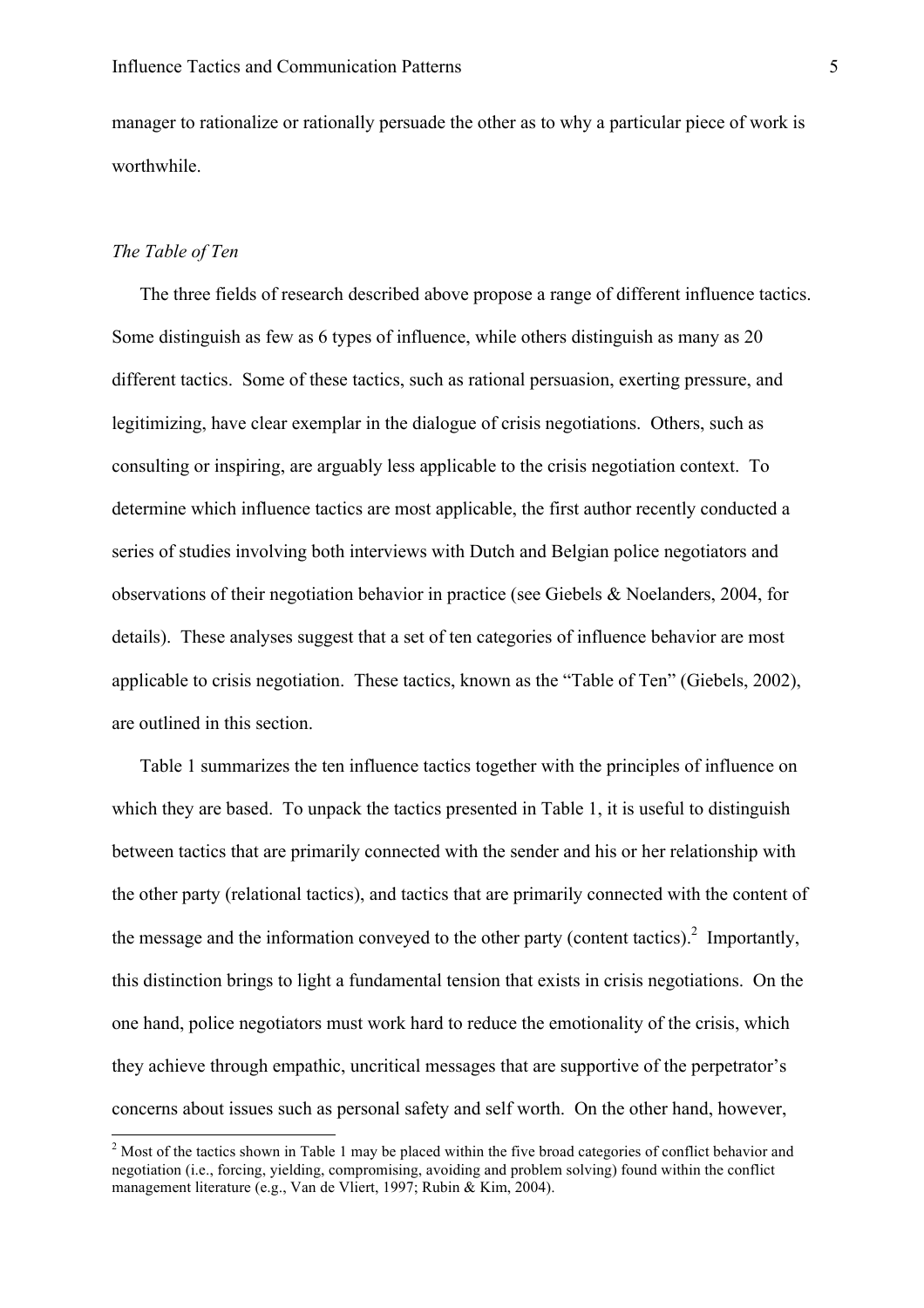there is a need for police negotiators to acknowledge the inappropriate actions of the perpetrator and work towards a realistic, substantive resolution. This side of negotiation is inherently less empathic and more focused on content, with negotiators often unable to conciliate to the perpetrator's demands and compelled to disagree over the form of a resolution. As Taylor and Donohue (2006) note, police negotiators are required to handle the complexity of expanding the "emotional pie" as well as expanding the traditional "substantive pie." The tactics outlined in Table 1 help negotiators achieve both of these objectives.

## INSERT TABLE ONE HERE

# *Relational Tactics*

Three influence tactics within the Table of Ten may be considered relational orientated in their focus. These relational oriented tactics have in common that they have more to do with the sender and his or her relationship with the other person than with the substantive content of the message. The first tactic, *Being kind*, refers to a message that presents a willingness to listen to someone and have sympathy for their situation. It is based on the psychological principle that people are more open to, and let themselves be influenced by, people that they like (Karras, 1974). The second tactic, *Being equal*, is based on the well-established principle that the sender of a message has a bigger chance of influencing behavior when the receiver perceives the sender as similar to them in their attitude, background or viewpoint (Perloff, 1993). This perceived similarity may come from messages that share a common experience, create a mutual external enemy, or emphasize mutual interdependence (Giebels, 2002; McMains & Mullins, 2001). The impact of this inferred common understanding is to increase the perceived similarity and, consequently, the influence that is gained by the message (Byrne, 1971). Finally, the third tactic, *Being credible*, refers to instances in which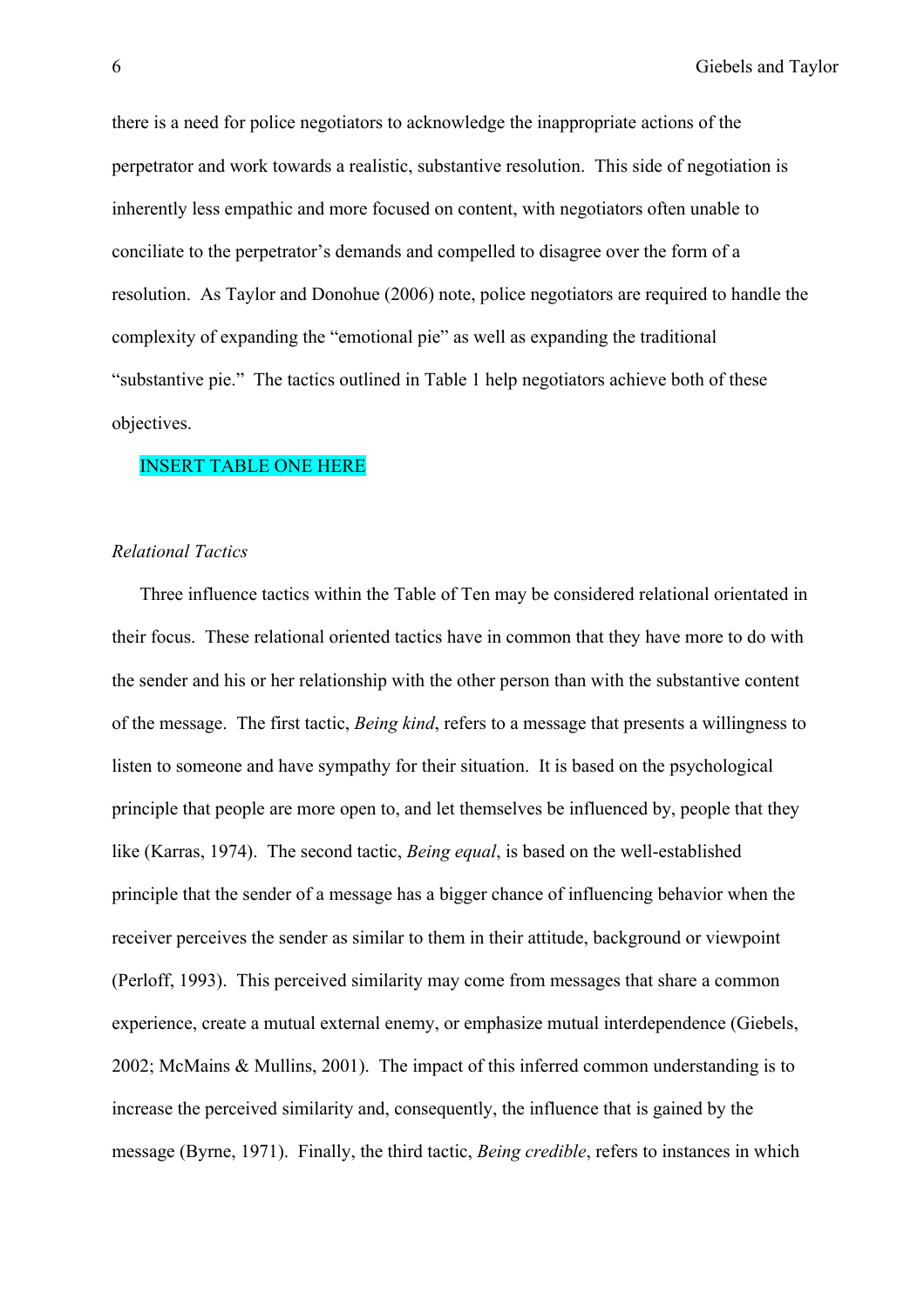the sender indicates to the other party that they have the position and the capacity to handle a situation, and that they can be trusted. The credibility of a message source is arguably one of the oldest known methods of social influence. Aristotle, for example, refers to this method as "ethos" in his classical work "Rhetoric" (Aristotle, trans 1954). According to Hovland, Janis, and Kelly (1953), credibility consists of two components, namely expertise and reliability. A negotiator that conveys both of these facets of credibility typically increases the influence of his or her message.

#### *Content Tactics*

The remaining seven influence tactics of the Table of Ten are geared toward framing the content of the message. By using the tactic *Emotional appeal*, negotiators present messages that play on the other party's personal feelings, values, ideals and self-image. In "Rhetoric", Aristotle refers to this as "pathos" (Aristotle, trans 1954). A negotiator's messages may appeal to the other's sense of humanity, refer to the positive feeling that the right choice may bring about, or point to the respect that will be gained by choosing the right solution. In contrast, the tactic *Intimidation* involves presenting messages that utilizes the power to impose punishments if the request or demand is not met (French & Raven, 1959). This tactic emerges in a range of strongly compelling messages, such as warnings, threats and personal attacks.

The tactic *Imposing a restriction* is based on the "scarcity principle". According to this principle, people perceive commodities or possibilities as more valuable when they are difficult to obtain, or when their availability is likely to be short-lived (Cialdini, 1984). Tactics that impose a restriction include the postponement of certain concessions, but also the association of a time-limit or deadline to an offer. The tactic *Direct pressure* refers to direct efforts to persuade or compel the other party to act. These are often repeated so that the other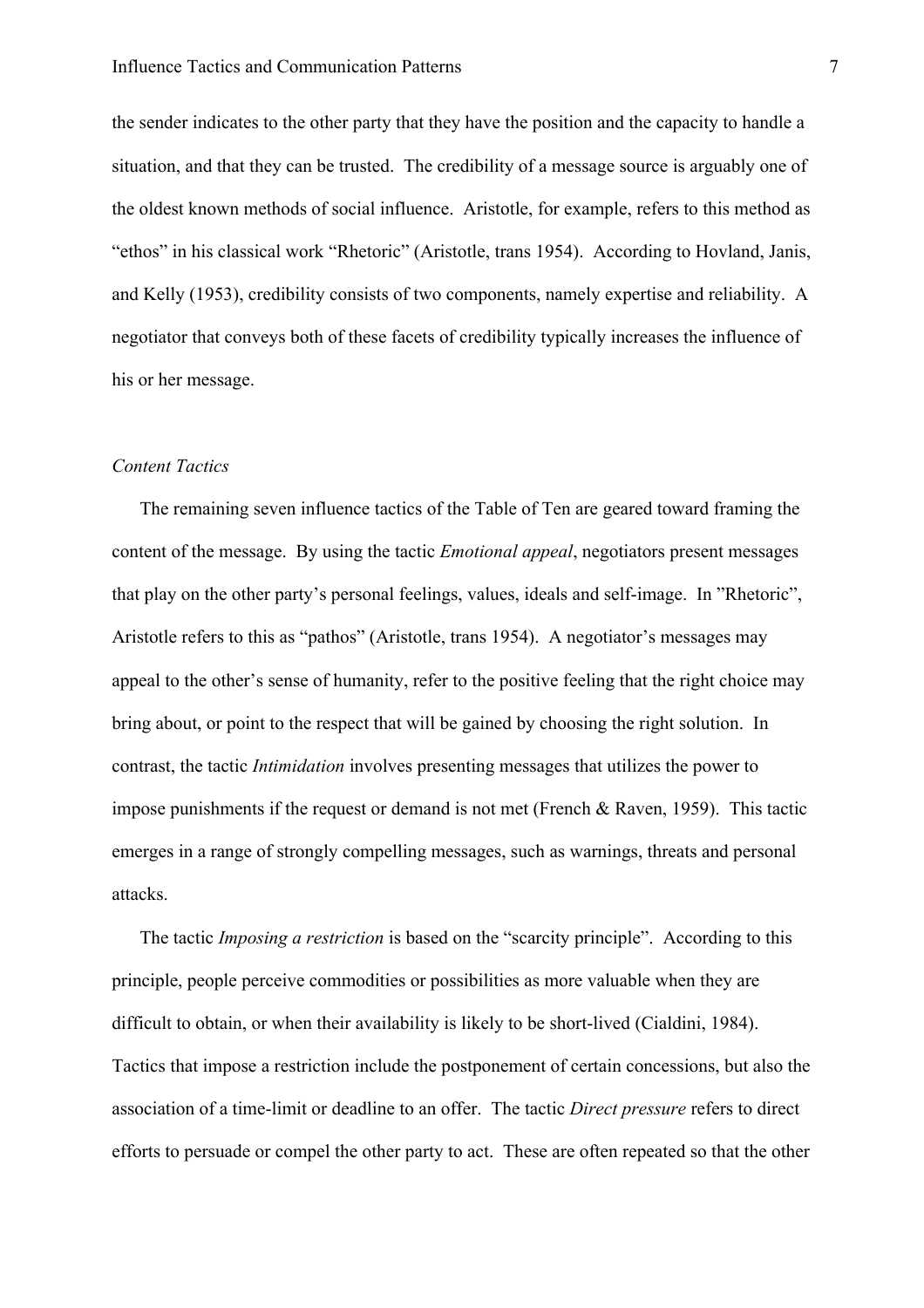gets used to the idea, and they are presented with reference to reasons as to why the other person should act. Messages that repeatedly issue a demand, or deliberately attempts to direct discussions towards an important issue, both fall into this tactic category. The tactic *Legitimizing* is an indirect form of influencing, in which the negotiator refers to external actors, events or issues to illustrate the request as appropriate or common to what others do. To accomplish this, a negotiator may refer to existing rules, laws or procedures, or they may refer to what an influential person (e.g., a religious leader, respected member of the perpetrator's family) thinks about the issue at hand.

The tactic *Exchanging* is based on the "principle of reciprocity" (Cialdini, 2001), the observation that people often feel obliged to respond to a gesture of giving (e.g., compliment, gift) by giving something in return. This sense of obligation is considered by many researchers as universal across cultures (Tinsley, 2001). A negotiator may use this principle by making a concession, but also by asking for something in return (i.e., the "you scratch my back and I'll scratch yours" tactic). Finally, the last tactic of the Table of Ten, *Rational persuasion*, aims at behavioral change through a change of attitude. By means of a logical argument, the negotiator tries to convince the perpetrator that his or her request is reasonable and in accordance with joint goals (Eagly & Chaiken, 1984). This tactic was recognized by Aristotle as "logos", one of the most influential forms of persuasion (Aristotle, trans 1954).

With this approach, because reasoning and arguing are central elements, the negotiator can make use of "the principle of commitment and consistency" (Cialdini, 2001). This principle refers to the need to bring our thought or behavior in line with our earlier behavior, attitude, or decision, especially when the early behavior is witnessed by others. An individual is more likely to accept a particular line of argument if to do so would be consistent with what he or she had previously said and done. The following dialogue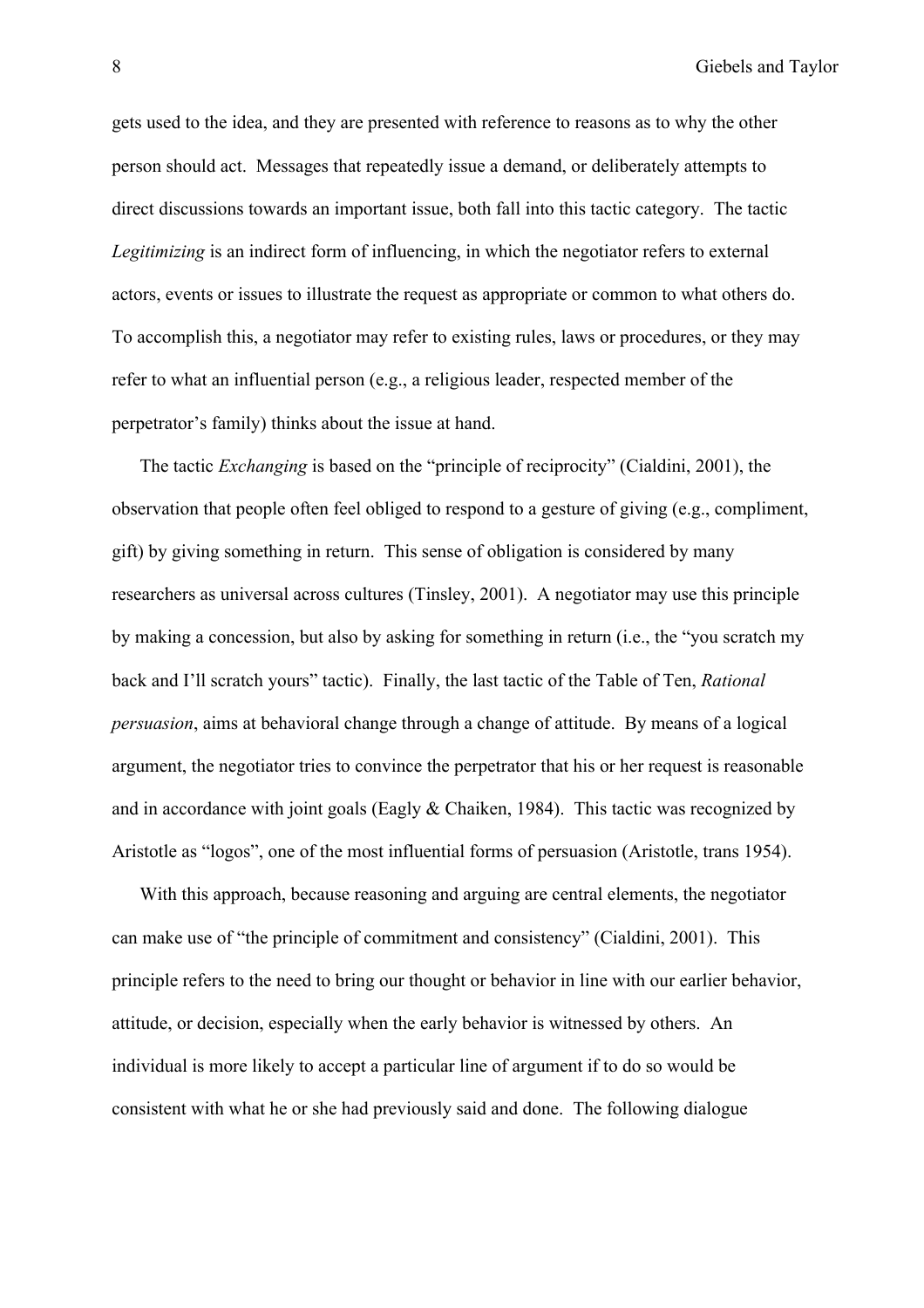between a police negotiator and a perpetrator labels the different communicative statements

of the police negotiator in terms of influence tactics.

| Example of regordation theraction. Influence Factics |                                                                                                                      |                         |  |
|------------------------------------------------------|----------------------------------------------------------------------------------------------------------------------|-------------------------|--|
| <b>Speaker</b>                                       | Message                                                                                                              | Influence Tactic        |  |
| Police negotiator                                    | Marco speaking.                                                                                                      |                         |  |
| Perpetrator                                          | Romeo here.                                                                                                          |                         |  |
| Police negotiator                                    | Romeo, how are you doing?                                                                                            | Being kind              |  |
| Perpetrator                                          | Do you have the 100,000 in cash ready?                                                                               |                         |  |
| Police negotiator                                    | I am working on it.                                                                                                  | Imposing an restriction |  |
| Perpetrator                                          | Don't fuck with me!                                                                                                  |                         |  |
| Police negotiator                                    | No, I'm not. But it is quite an amount of<br>money and I have to make sure that people<br>do not react suspiciously. | Rational persuasion     |  |
| Perpetrator                                          | Just 100,000 right away.                                                                                             |                         |  |
| Police Negotiator                                    | I'll do my best. Did I ever let you down<br>before?                                                                  | Being credible          |  |
| Perpetrator                                          | No, but $\dots$                                                                                                      |                         |  |
| Police Negotiator                                    | I would like to talk to Cindy when I have the<br>money.                                                              | Exchanging              |  |
| Perpetrator                                          | That's ok                                                                                                            |                         |  |
| Police Negotiator                                    | Is she ok? Please take good care of her.                                                                             | <b>Emotional</b> appeal |  |
| Perpetrator                                          | Yes.                                                                                                                 |                         |  |
| Police Negotiator                                    | Thanks. You and I, we are doing great.                                                                               | Being equal             |  |

*Example of Negotiation Interaction: Influence Tactics*

To examine the extent to which police negotiators make use of the different influence tactics, and the extent to which the tactics might be considered effective in the various contexts encountered by the police, the next sections draws on findings from ongoing analysis of 35 hostage incidents (Giebels & Noelanders, 2004; Giebels, Noelanders, & Vervaeke, 2005; Giebels & Taylor, 2006, 2007). All of the incidents were conducted by phone and recorded or transcribed, and they all took place over the past ten years in either the Netherlands or Belgium. All police negotiators and perpetrators were male. In the following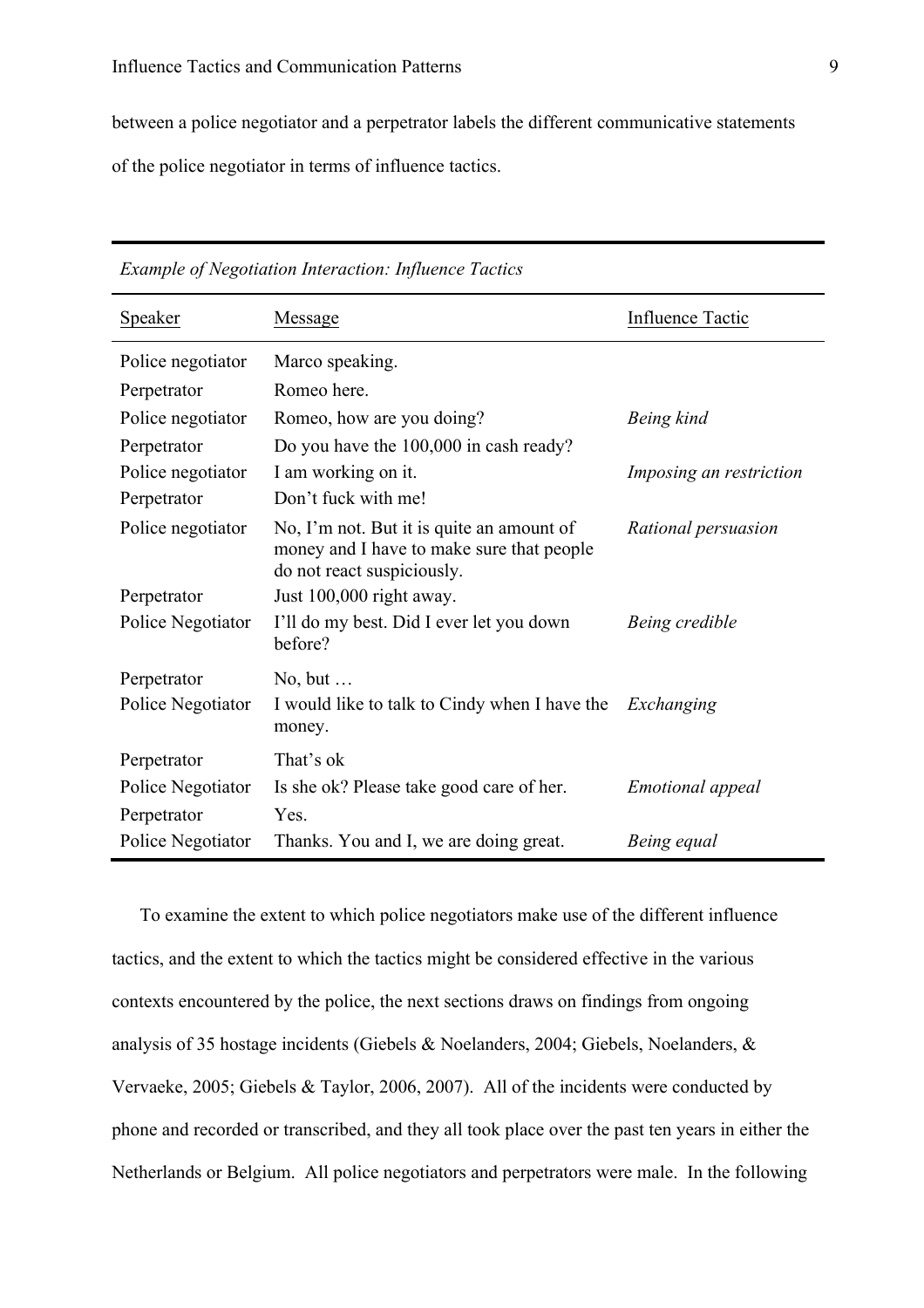sections, we review the results of these studies in combination with findings from previous research.

## *Use of Influence Tactics*

The Dutch-Belgian research project showed that as much as 70 % of the messages that police negotiators convey in crisis negotiations can be characterized as influence tactics (Giebels & Noelanders, 2004). Figure 1 presents the frequency of tactic use for the Table of Ten as a function of three types of incidents: sieges, kidnaps, and extortion attempts. Overall, approximately half of the influence tactics could be labeled as relational strategies and the other half as content strategies. As can be seen from Figure 1, the frequency with which negotiators use each of the ten influence tactics differs considerably. Regardless of the type of incident, *Being kind* is the most frequently used influence tactic. This is perhaps not surprising, since *Being kind* is at the centre of efforts to use empathic and attentive active listening (Vecchi, Van Hasselt, & Romano, 2005). It is also consistent with the finding that nearly 80% of all hostage situations are "relationship-driven" (Van Hasselt, Flood, Romano, Vecchi, de Fabrique, & Dalfonzo, 2005). In contrast, other tactics such as *Intimidation* are used sparingly in sieges but more frequently in the interactions of extortion incidents. These negotiations are usually about tangible issues and therefore seem to resemble more daily, businesslike negotiations, in which threats are usually considered a central strategy (cf. Giebels, De Dreu, & Van de Vliert, 2003).

It is interesting to note at this point that the pattern of tactic use identified in Figure 1 is also found in research with Dutch and Belgian students (asking them to indicate which strategies they consider effective in crisis situations, Giebels, 2002) and in analyses of influence tactics of Dutch police detectives encountering suspects in police interviews (Beune, Giebels, & Sanders, 2007). While the variation in tactic use might have resulted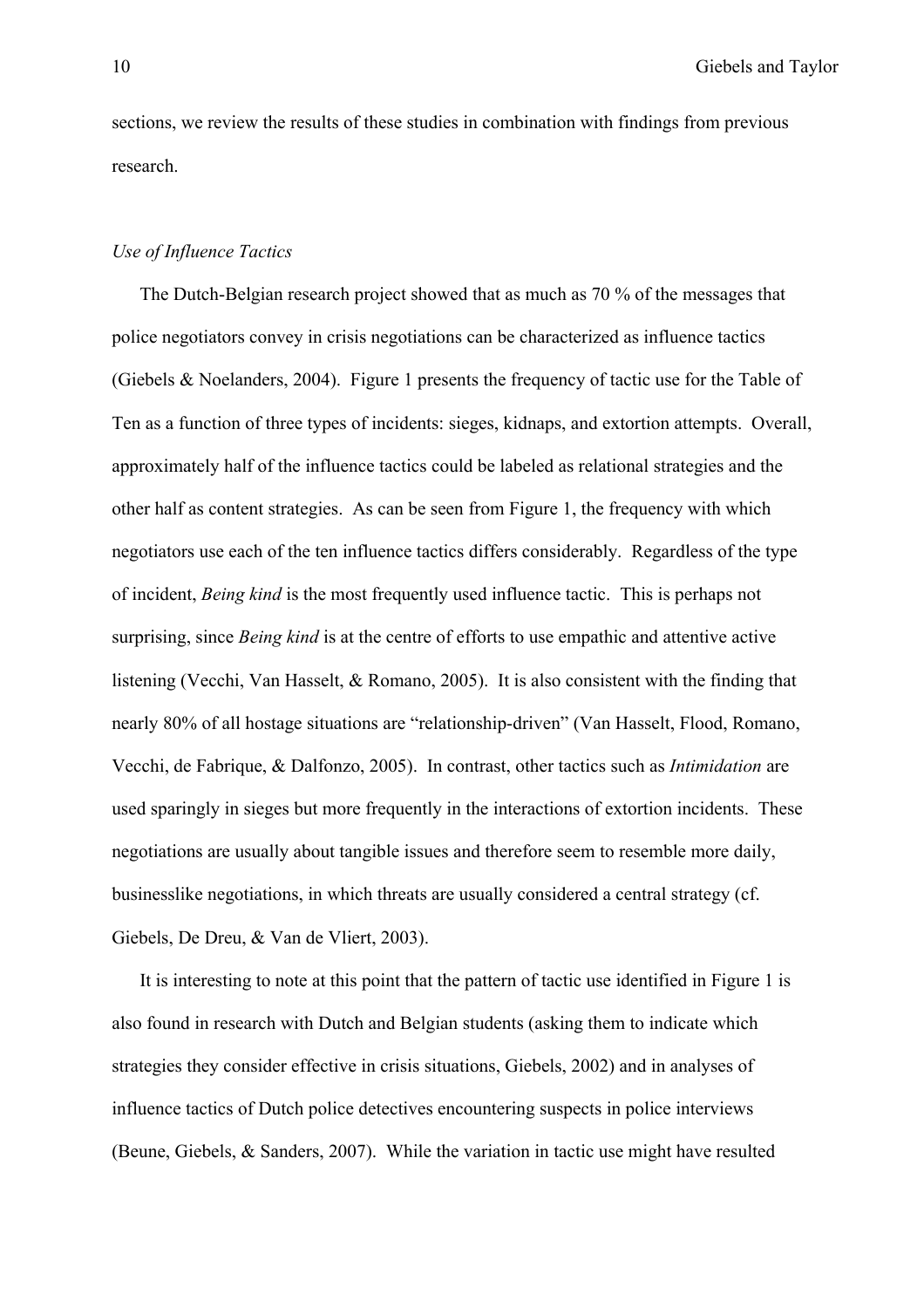from the fact that negotiators are more comfortable using some tactics than others, it is also likely to be a reflection of the extent to which negotiators perceive the tactics as useful to the interaction in which they were involved. This raises an important point: influence tactics vary in their appropriateness and effectiveness according to the circumstances and timing of their use. This notion is well known at the strategic level (Dolnik, 2003; Donohue & Taylor, 2003). For example, phase models of crisis negotiation prescribe a series of changes in the focus of dialogue over time. According to these models, the changes represent the most efficient way of moving a crisis negotiation toward a successful resolution (Donohue, Ramesh, Kaufmann, & Smith, 1991; Holmes, 1992). However, alongside its importance to strategic decisions, the importance of specific circumstances is applicable to our understanding of tactical aspects of crises. Indeed, some of our recent research has shown that the effectiveness of influence tactics is dependent on both the crisis negotiation context and the cultural background of the perpetrator. In the next section, we discuss how the effectiveness of influence tactics has been found to vary across the circumstances of the crisis.

# *Effectiveness of Influence Tactics across Incident Type, Time Period, and Cultures*

While an extensive range of influence tactics are documented in the literature, there are surprisingly few studies into their relative effectiveness in different contexts. This means that the choice of a tactic is primarily based on experience and is taken rather intuitively. To support the knowledge learned through experience, we have conducted a series of detailed analyses on the Dutch-Belgium data set that examine both simple cue-response contingencies (Giebels & Noelanders, 2004) and more sophisticated behavioral interrelationships using Taylor's proximity coefficient (Giebels & Taylor, 2006, 2007; see also Taylor, 2006; Taylor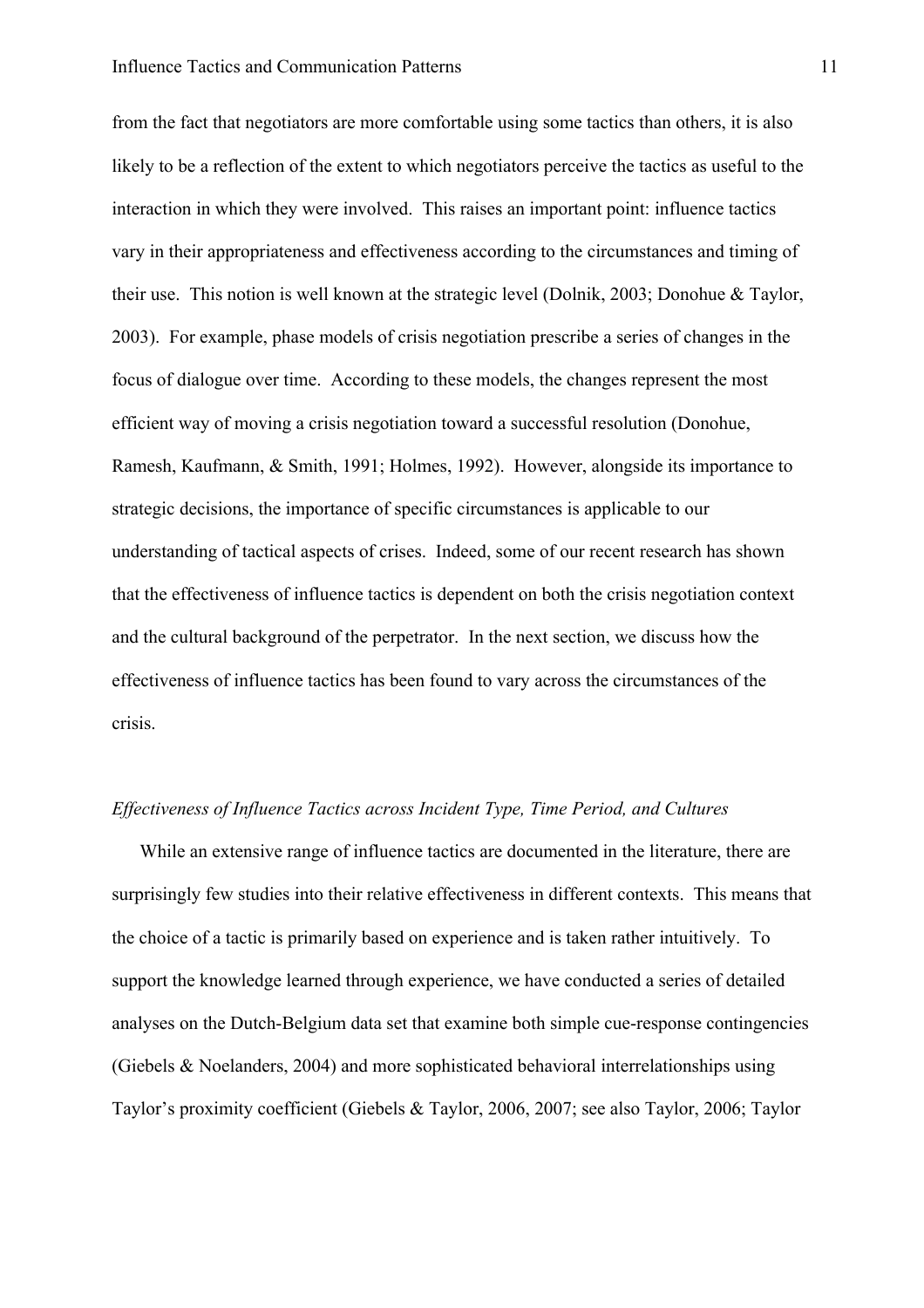& Donald, 2007). In the following sections, we review the results of these studies in combination with findings from previous research.

## *Impact of Type of Incident*

An important distinction with regard to crisis situations is between expressive and instrumental crises. In prototypical expressive situations, such as suicide cases and escalated domestic quarrels, the communication is usually intense and emotional, and the interaction may be regarded as synonymous with crisis counseling (Donohue et al., 1991). Typical examples of expressive crises are situations arising from domestic problems or complex suicide attempts. In contrast, instrumental crisis negotiations look much like business transactions since the victim or hostage is used as leverage by the perpetrators. Typical examples of instrumental crises are kidnappings aimed at obtaining money, and extortions such as the threat of product contamination (the threat of poisoning retail products and endangering the lives of innocent customers). In Europe, expressive crises represent approximately 60 percent of the incidents that the police encounter (Giebels, 1999). However, the number of instrumentally orientated negotiation situations is increasing in both Europe and around the world (see Giebels, 1999). In the same way that instrumental and expressive crises are associated with different contextual characteristics, so the interactions that occur during these crises are most influenced by different kind of influence tactics. In comparison to expressive incidents, our analyses show that instrumental incidents are characterized by greater symmetry in the behavior of the negotiator and the perpetrator (Giebels & Noelanders, 2004). This particularly applies to the strategies of *Rational persuasion* and *Exchanging* (Giebels & Taylor, 2006, 2007). As such, these negotiations are similar to many day-to-day, businesslike negotiations (e.g., Giebels, De Dreu & Van de Vliert, 2000; Giebels et al., 2003).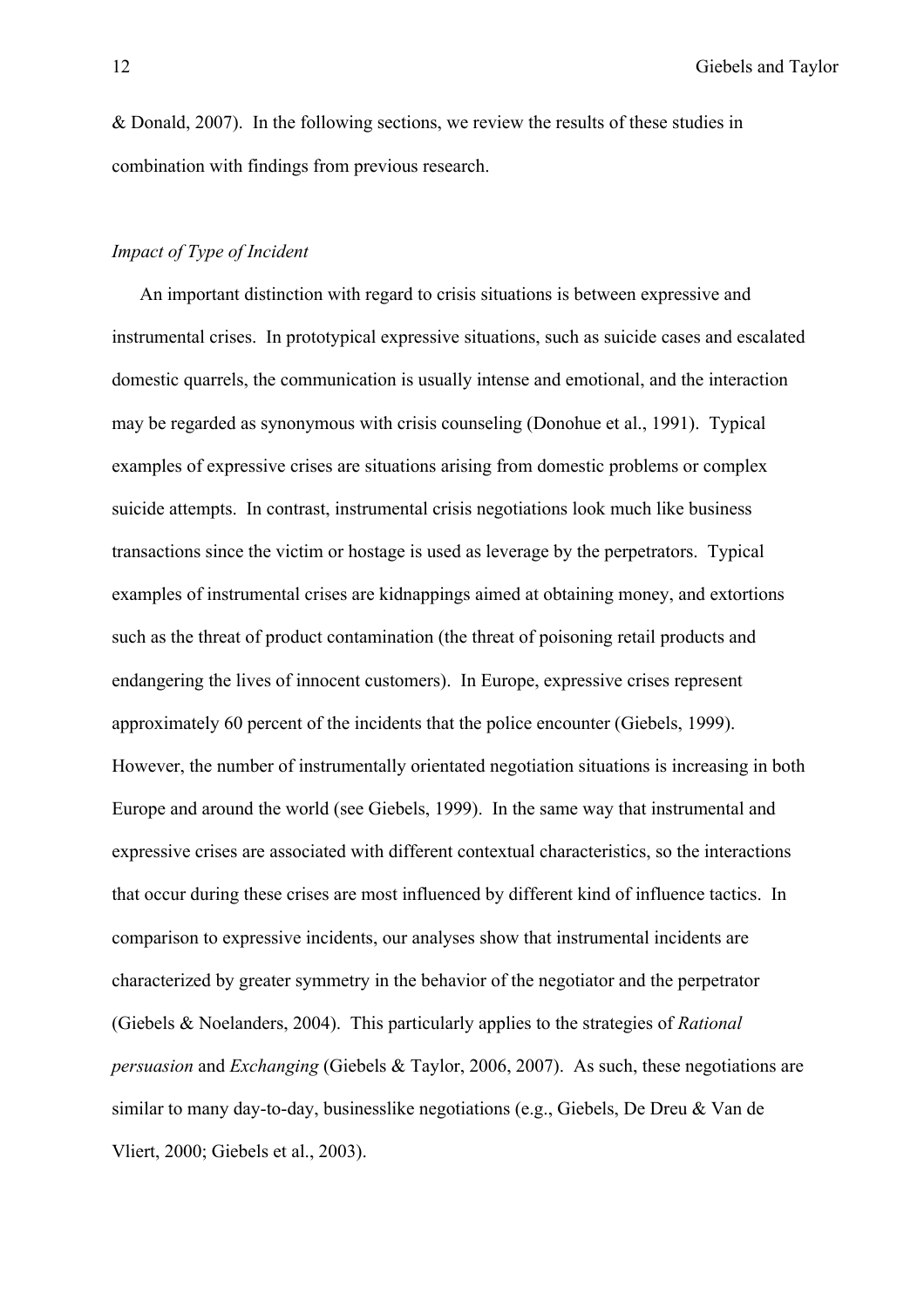In contrast, perceived relationship difficulties and resentments (e.g., abandonment, rejection) appear to serve as precipitants to a majority of expressive critical incidents (Van Hasselt et al., 2005). For example, Harvey-Craig, Fisher, and Simpson (1997) found that correlates of expressive prison incidents (e.g., those involving suicide threats) were not substantive demands or persuasive discussion, but physical and verbal aggression, and demands to speak with their family. These behaviors are both arguably focused on relational issues, the establishment of relational dominance, and a desire to have contact with a significant other. Consequently, influence tactics that serve to mitigate the aggravating relational factors become primary to negotiation strategy. These tactics, our research suggests, include *Being kind* (i.e., showing sympathy, listening), making an *Emotional appeal*  (i.e., asking attention for the victims), and *Legitimizing* (i.e., referring to the external context; Giebels & Noelanders, 2004).

Finally, some research suggests that expressive situations contain more integrative potential than instrumental situations, which are often win-lose in nature (Giebels & Taylor, 2007). That is, while tangible resources are usually the main issue at the table in instrumental negotiations, the co-occurrence of instrumental, social and relational issues in more expressive crisis situations usually provides opportunities to integrate the interests of the parties involved.

#### *Impact of Negotiation Phase*

Most phase models of negotiation distinguish between three phases (Douglas, 1957, 1962; Holmes, 1992; Putnam, Wilson & Turner, 1990): the initial crisis phase, the problem solving phase and the ending phase. Influence tactics can be used throughout the three phases, but they are most central to the problem solving phase (cf. Giebels & Noelanders, 2004). The *first phase* is characterized by acute crisis that is dominated by strong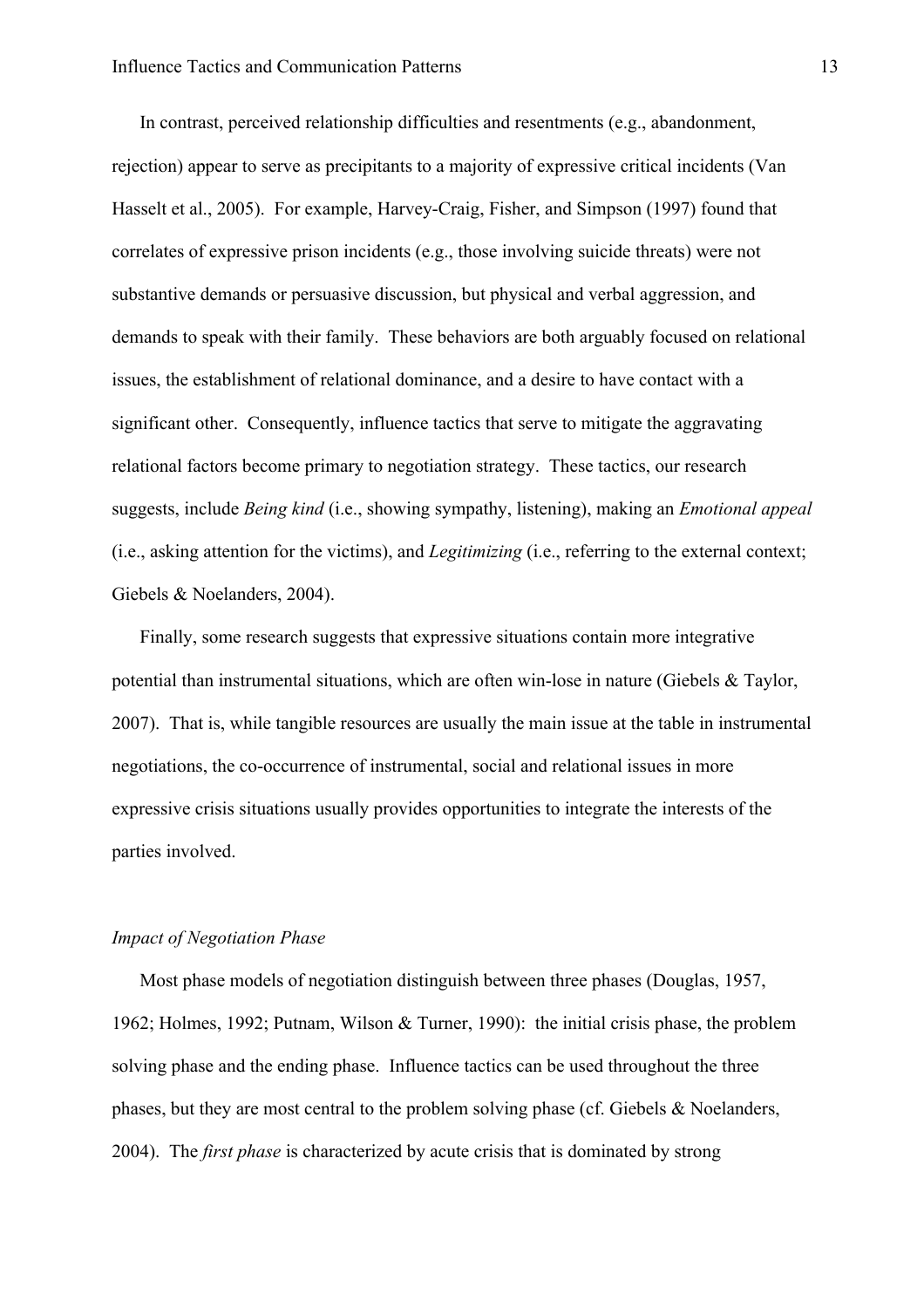competitive behavior, particularly from the side of the perpetrator (Donohue et al., 1991). Police responses that convey a willingness to listen by *Being kind* and a desire to build report by *Being equal* (Giebels & Noelanders, 2004) usually prove to be effective in this first stage. Consequently, the interaction patterns are also more asymmetrical in nature.

In the *second phase,* where emotional aspects of the crisis have diminished, negotiations tend to involve less competition and become more dominated by reciprocal behaviour (Giebels & Taylor, 2006). For expressive situations, in particular, we found that the focus of negotiators' attention shifts from their own demands to areas of potential agreement, thereby allowing negotiators to occupy themselves with problem solving. Conversely, for instrumental incidents, this phase is more centered around distributive negotiation behaviors, such as *Rational persuasion* and *Intimidation* (Giebels & Taylor, 2007; see also, Adair & Brett, 2004). Also interesting is the finding that, compared to the first phase, the tactic *Being kind* is more immediately followed by perpetrator's use of *Intimidation*. While being kind may be important for relationship building in the first stages of an incident, later use may be regarded as more inappropriate and may interfere with the task related nature of the interaction.

In the third and final phase of negotiation, parties' standpoints come closer together and they occupy themselves with the wording of the agreement and its implementation. This dynamic is most evident in the expressive incidents. Moreover, these efforts often occur within a context of the perpetrator becoming increasingly anxious and fearful, since he or she perceives themselves as more vulnerable with the release of the hostages and their eventual surrender. This makes the third phase a critical period for managing both emotionality and substantive issues, and relational and content based influence tactics both play a role in bring the incident to a successful conclusion.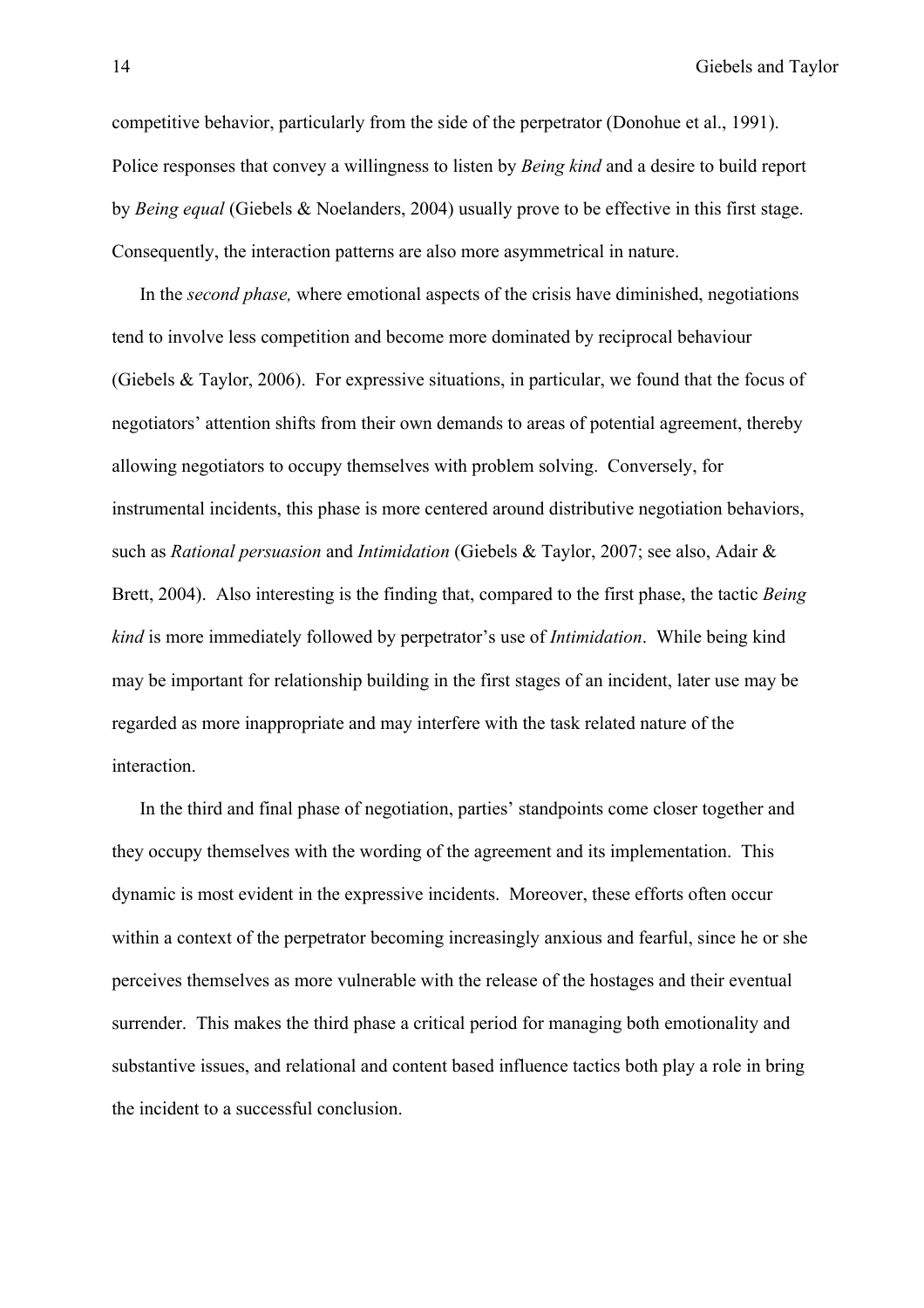# *Impact of Cultural Background*

Among the factors that shape crisis negotiations, and one that is becoming increasingly prevalent in applied settings, is the cultural difference between the parties. Police forces in the US and Europe have reported a significant growth in the cultural diversity of perpetrators, particularly within kidnappings and extortions (Giebels & Noelanders, 2004; Ostermann, 2002; Taylor & Donohue, 2006). Such a trend reasserts the need for scholars to understand intercultural aspects of negotiation. Culture is often defined as the characteristic profile of a society with respect to its values, norms, and institutions (Lytle, Brett, Barsness, Tinsley, & Janssens, 1995). It is an important determinant of people's attitudes, self-construal, and behavior, and hence their strategic choices in conflict situations (cf. Pruitt & Kim, 2004). More specifically, and based on Hall's (1976) distinction between low- and high-context cultures, we will distinguish between negotiations with perpetrators from low-context cultures and high-context cultures. Most individualistic Western societies, especially in Northern Europe and the Anglo-Saxon world, can be considered low-context cultures, while most collectivistic Non-Western societies are considered high-context cultures (cf. Gudykunst & Ting-Toomey, 1988; see also Hofstede, 2001, p. 212).

An important assumption that is characteristic of low-context communication is what Grice (1975; see also Gudykunst & Matsumoto, 1996) labeled the quality maxim: one should state only that which is believed to be true with sufficient evidence. This maxim implies that low-context communication is typically centered around logic and rationality compared to high-context communication (cf. Adair & Brett, 2004). This implication is consistent with research in a number of areas. For example, Ting-Toomey's work on cross-cultural communication (e.g., Ting-Toomey, 1988) suggests that confronting the other party with rational arguments and factual evidence is more central to American than to Chinese conflict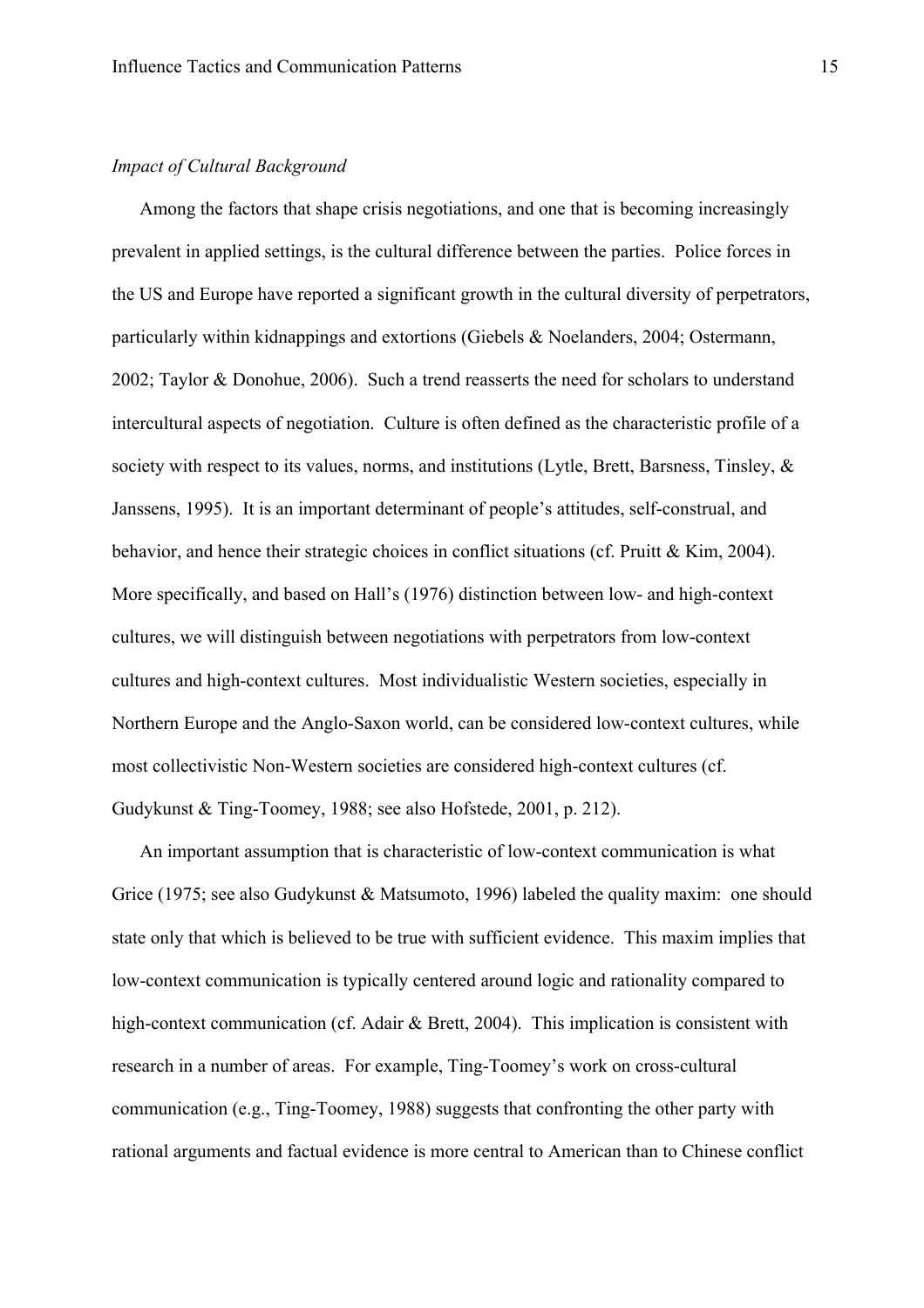environments (see also, Fu & Yukl, 2000). Our recent analysis of 25 instrumental crisis negotiations with high and low-context perpetrators (Giebels & Taylor, 2007) shows that low context perpetrators are found to be more likely to use *Rational persuasion*, and to be more likely to reciprocate persuasive arguments of the police negotiator. This relative willingness to engage in rational debate was particularly prevalent for low-context perpetrators during the second half of the negotiation, when the crisis has diminished and more normative interaction had begun to take shape.

Interestingly, we also found significant differences in the immediacy with which negotiators reciprocated *Intimidation*. Although perpetrators form low-context cultures used more intimidation tactics, perpetrators from high-context cultures reciprocated *Intimidation* significantly more often than negotiators from low-context cultures. An explanation for this finding is that intimidation refers to a confrontational and assertive way of handling conflict which is consistent with low-context communication, and considered more inappropriate in high-context cultures (Fu & Yukl, 2000). Consequently, high-context negotiators not only use *Intimidation* to a lesser extent, but they are also more likely to "punish" police negotiators who use them with counter-intimidation, particularly because crisis negotiation centre on issues of "who is in charge" (Donohue & Roberto, 1993), and high-context negotiators may be more concerned with establishing dominance (Adair & Brett, 2004). This process may be reinforced by the confrontational nature of *Intimidation*, which draws attention to the need to preserve face, something that is considered more important within high-context rather than low-context cultures (Ting-Toomey & Oetzel, 2001).

# *Communicative Dynamics and Efficiency of Influence Tactics*

A question of particular interest to negotiators who wish to use influence tactics in practice is: what tactic(s) is likely to bring about capitulation? This is, of course, a largely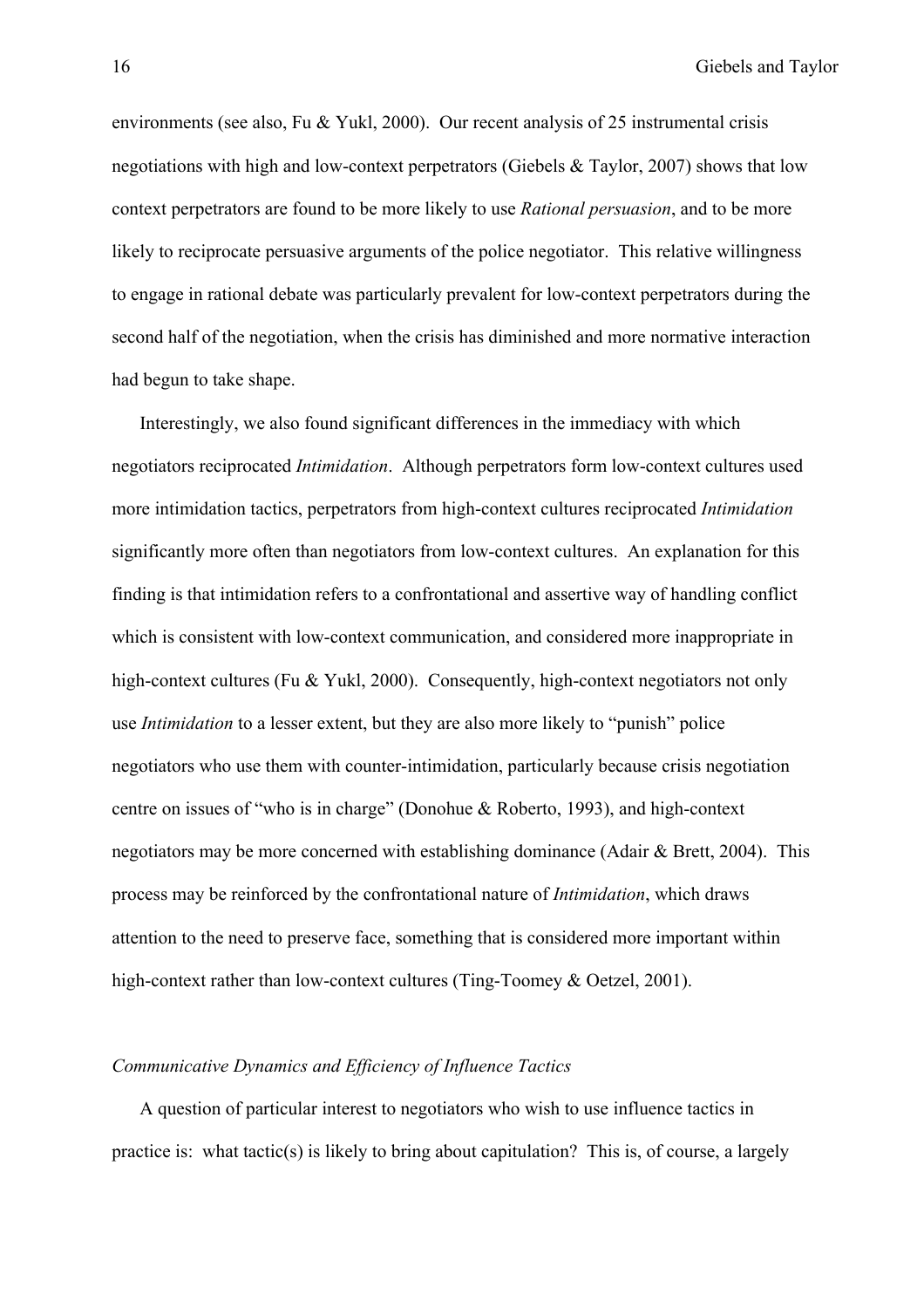unanswerable question, since success at any one time depends on a negotiator's goals and the perpetrator with whom he or she is dealing. However, one possible measure of utility is the extent to which different influence tactics were successful at eliciting compromise behavior from the perpetrator. This measure recognizes that an important goal for the police negotiator is to turn the negotiation into a more normative interaction characterized by mutual concession making. It is also consistent with research examining the behavioral correlates of successful win-lose negotiations (De Dreu, 1995; Hornstein, 1965; Michener, Vaske, Shleifer, Plazewski, & Chapman, 1975). The decision to focus on the occurrence of compromising behavior, rather than overall negotiation outcome, is consistent with our focus on cue-response dynamics. However, importantly, the use of an immediate measure of efficiency has value beyond research, providing a negotiator with a way of obtaining more tangible feedback on progress beyond more macro judgments of success.

In our analyses, low-context negotiators were found to be more likely to respond to *Rational persuasion* in a compromising way (Giebels & Taylor, 2007). Interestingly, the effect on compromising behavior occurred irrespective of the negotiation phase. Thus, it seems sufficient to use arguments to elicit cooperation, regardless of whether the other party is able to fully process or react to them. The reason for this may be that logic and deductive thinking generally highly valued in low context cultures (Gelfand & Dyer, 2000). It may also be seen as an indirect way of showing respect (e.g., "you're an intelligent person, so I want to walk you though my thinking on this topic").

As well as differences in the response to *Rational persuasion*, high- and low-context negotiators also show a difference in their willingness to respond by cooperation following police negotiator *Intimidation*. Specifically, *Intimidation* was found to be more effective at eliciting information sharing in low-context cultures compared to high-context cultures. This is particularly true during early stages of the negotiation. This finding is in line with our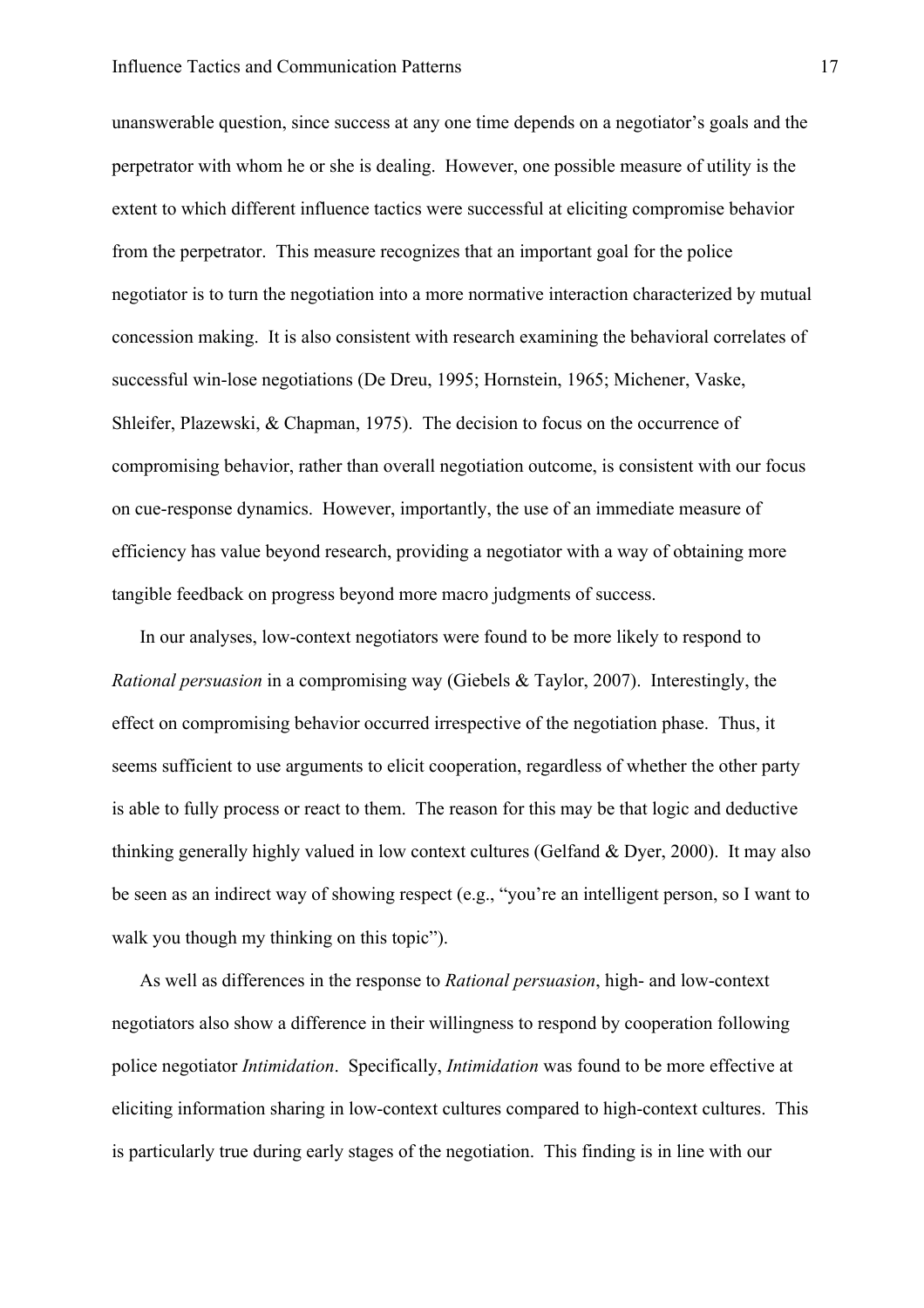previous discussion suggesting *Intimidation* is more consistent with low-context communication. Thus, our research suggests that both *Rational persuasion* and *Intimidation*  seem to be more effective in negotiations with perpetrators from low- rather than highcontext cultures. There is also some research and theory suggesting that affective influence tactics, such as an *Emotional appeal*, are likely to be more effective in negotiations with high-context perpetrators (cf. Adair & Brett, 2004).

#### *Conclusions: Practical use of the Table of Ten*

The Table of Ten provides a framework for thinking about the ways in which negotiation goals may be presented in a convincing way. In our work, it is providing a basis for constructing research into influence tactics and their effectiveness in helping negotiators achieve their goals at different times and in different contexts. In the work of police negotiators, the framework is providing a systematic way of weighing up different approaches to influence at both a planning and delivery stage. Specifically, the framework is useful in at least two ways. First, in a general sense, the Table of Ten has reportedly helped police negotiators in their efforts to diversify their use of influence tactics, and facilitated their efforts to switch between different tactics to suit the goal and conditions at hand. This may be especially true during periods of interaction when negotiators are seeking to make sense of the situation and break through undesirable interaction patterns (Ormerod, Barrett, & Taylor, in press). The Table of Ten provides a way of monitoring negotiators use of the available repertoire of influence tactics. If they have inadvertently focused their messages around content-focused persuasion, then this becomes clear in the monitoring process and the negotiators can consider whether or not it is worth switching to some of the relational focus influence tactics, such as Being equal and Being kind. Moreover, by keeping a log of a perpetrator's responses to different influence tactics (either mentally or physically using a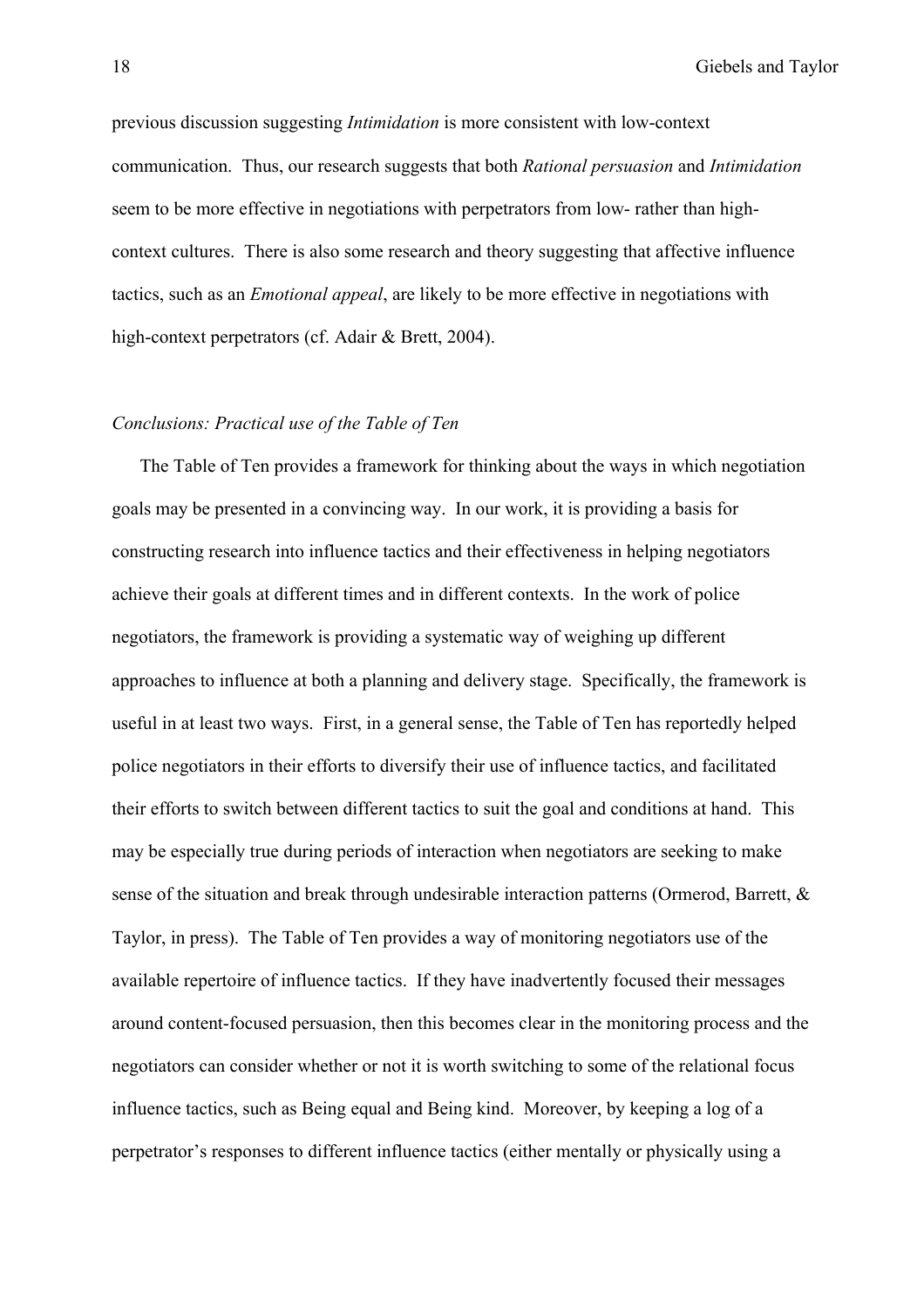chart), negotiators are able to develop a useful portrait of the perpetrator's responses to different attempts at influence.

Second, the Table of Ten framework may help negotiators make a more conscious selection of influence tactic based on what is known about the type of incident, the incident phase, and the cultural background of the perpetrator. By associating research findings with different tactics in the framework, police negotiators are able to bring to their strategies a clear understanding of the complex cue-response relationships that have been identified in the influence literature. For example, one important message from our research is that use of Rational persuasion and Intimidation is likely to be more effective in negotiations with perpetrators from low-context, rather than high-context, cultures. Thus, when negotiating with a perpetrator from a high-context culture, police negotiators might consider making less use of rational persuasion and more use of affective influence tactics, such as Emotional appeals. Our research to date suggests that this approach is likely to receive a more positive response from the high-context perpetrator.

It is important to view the Table of Ten not as an attempt to teach experienced negotiators something that they already know. Rather, the Table is designed to act as a reference point that facilitates recall and implementation of influence tactics at stressful, time critical moments. Indeed, the influence tactics identified in the Table of Ten are applicable to other situations that deviate from normative, good-faith interactions. Within daily police practice, one example of where the Table of Ten may play a role is in police interviews. In line with crisis negotiations, these situations are also often characterized by opposing interests and low mutual trust. The police are regularly faced with an aggressive, distrustful interviewee and the stakes of the interview can create an uncomfortable tension. In such instances, as in the crisis negotiation context, having available a knowledge of proven tactics for presenting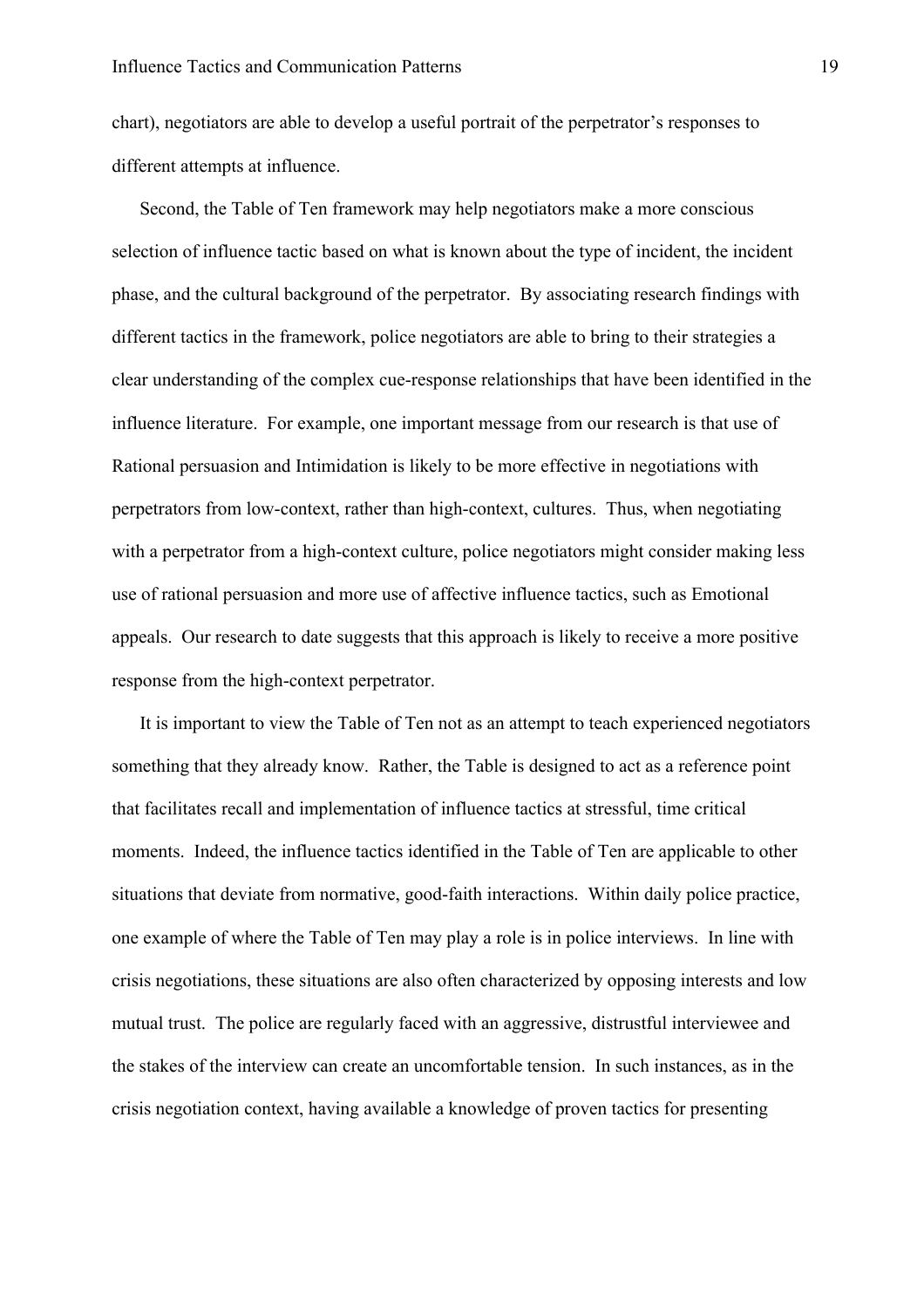messages effectively can bring about the confidence and interaction style needed to achieve a successful conclusion.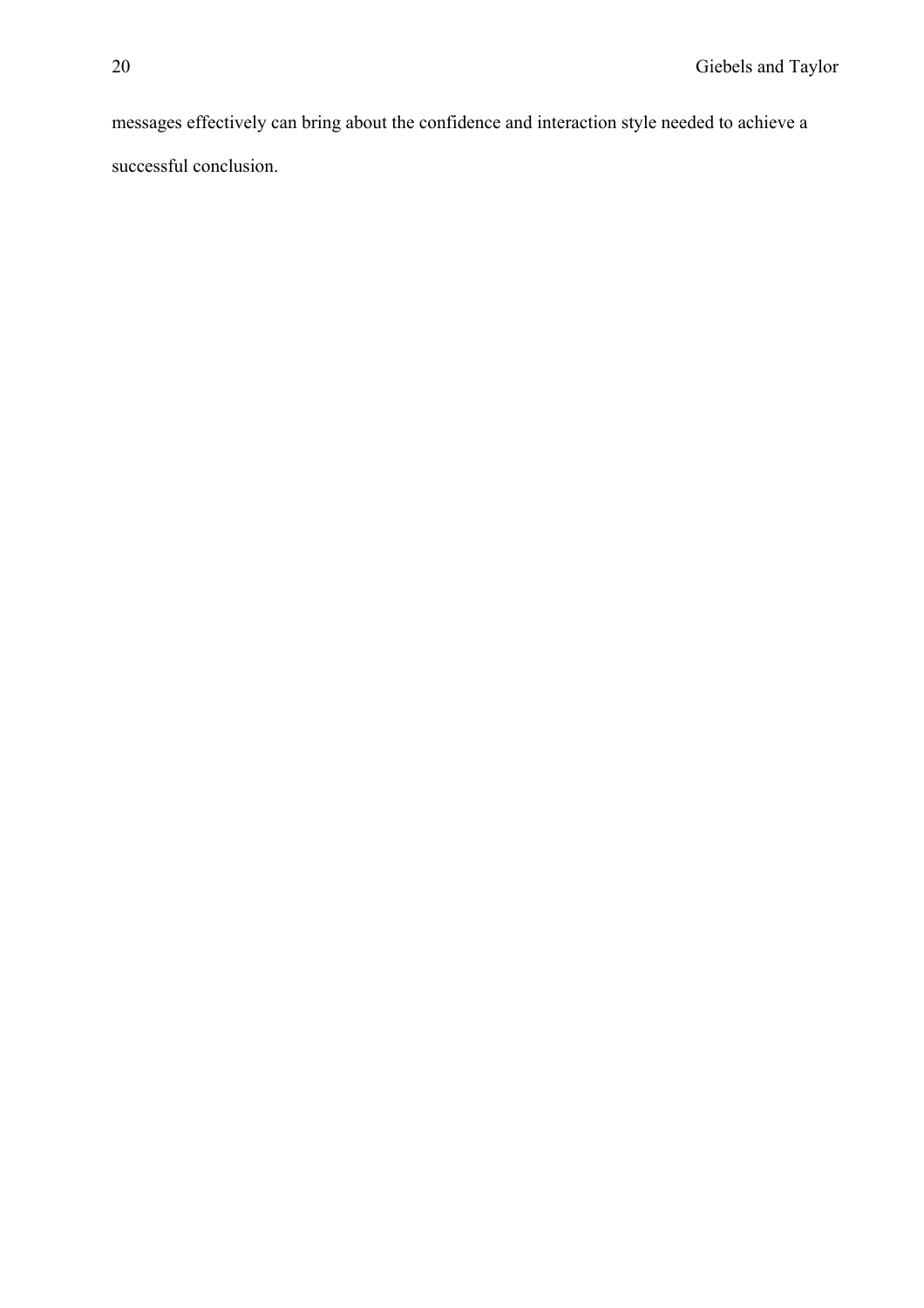*References*

- Adair, W. L., & Brett, J. M. (2004). Culture and negotiation processes. In M. J. Gelfand & J. M. Brett (Eds.), *The handbook of negotiation and culture* (pp. 158-176). Palo Alto, CA: Stanford University Press.
- Beune, K., Giebels, E., & Sanders, K. (July, 2007). *Police interviews with low-context and highcontext suspects: An influencing behaviour perspective*. Presentation at the Third international congress of the European Association of Psychology and Law. Adelaide, Australia.
- Byrne, D. (1971). *The attraction paradigm.* New York: Academic Press.
- Cialdini, R. B. (2001). *Influence: Science and practice* (4 ed.). New York: Harper Collins.
- Cialdini, R. B. (1984). *Influence: How and why people agree to things.* New York: William Morrow and Co.
- De Dreu, C. K. W. (1995). Coercive power and concession making in bilateral negotiation*. Journal of Conflict Resolution, 39*, 646-670.
- Dolnik, A. (2003). Contrasting dynamics of crisis negotiations: Barricade versus kidnapping incidents. *International Negotiation, 8,* 495-526.
- Donohue, W. A., & Roberto, A. J. (1993). Relational development as negotiated order in hostage negotiation. *Human Communication Research, 20,* 175-198.
- Donohue, W. A., Ramesh, C., Kaufmann, G. & Smith, R. (1991). Crisis bargaining in intense conflict situations. *International Journal of Group Tension, 21,* 133-154.
- Donohue, W. A., & Taylor, P. J. (2003). Testing the role effect in terrorist negotiations. *International Negotiation, 8,* 527–547.
- Douglas, A. (1957). The peaceful settlement of industrial and intergroup disputes. *Journal of Conflict Resolution, 1*, 69-81.

Douglas, A. (1962). *Industrial peacemaking*. New York: Columbia University Press.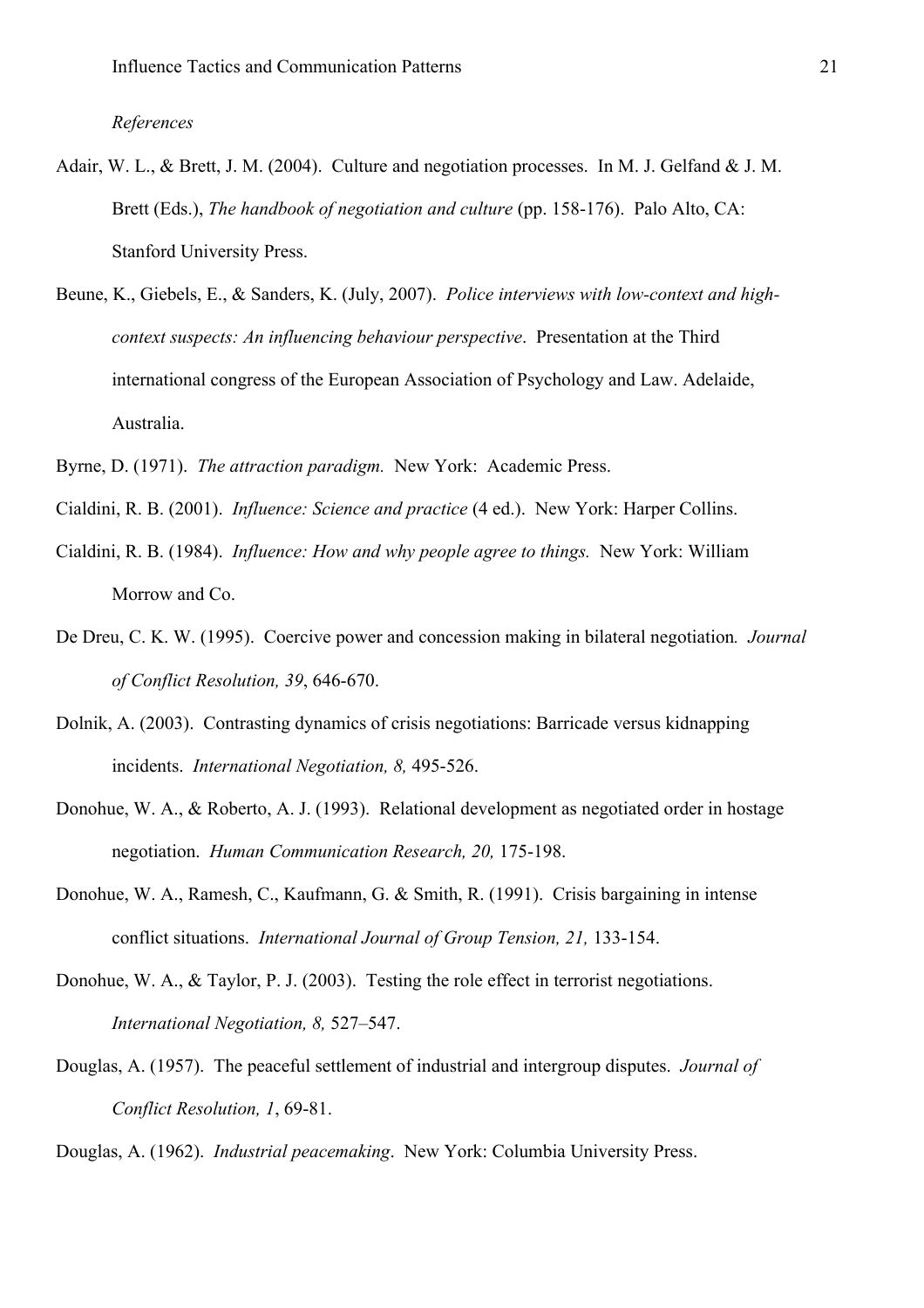- Eagly, A., & Chaiken, S. (1984). Cognitive theories of persuasion. In L. Berkowitz (Ed.), *Advances in experimental social psychology* (vol. 17, pp. 267-359). San Diego, CA: Academic Press.
- French, J. R. P., Jr., & Raven, B. (1959). The bases of social power. In D. Cartwright (Ed.), *Studies in social power* (pp. 150-167). Ann Arbor, MI: Institute for Social Research.
- Fu, P. P., & Yukl, G. (2000). Perceived effectiveness of influence tactics in the United States and China. *Leadership Quarterly, 11,* 251-266.
- Gass, R. H., & Seiter, J. S. (1999). *Persuasion, social influence and compliance gaining.* Needham Heights, MA: Allyn & Bacon.
- Gelfand, M., & Dyer, N. (2000). A cultural perspective on negotiation: Progress, pitfalls, and prospects. *Applied Psychology: An International Review, 49,* 62-99.
- Giebels, E. (1999). A comparison of crisis negotiation across Europe. In O. Adang & E. Giebels (Eds.), *To save lives: Proceedings of the first European conference on crisis negotiations*. (pp. 13–20). Amsterdam: Elsevier.
- Giebels, E. (2002). Beinvloeding in gijzelingsonderhandelingen: De tafel van tien. [Influencing in hostage negotiations: The table of ten]. *Nederlands Tijdschrift voor de Psychologie [Dutch Journal of Psychology], 57,* 145-154.
- Giebels, E., De Dreu, C. K. W., & Van de Vliert, E. (2003). No way out or swallow the bait of shared exit options in negotiations: The influence of social motives and interpersonal trust. *Group Processes and Intergroup Relations, 6, 369-386.*
- Giebels, E., De Dreu, C. K. W., & Van de Vliert, E. (2000). Interdependence in negotiation: Effects of exit options and social motive on distributive and integrative negotiation. *European Journal of Social Psychology, 30,* 255-272.
- Giebels, E., & Noelanders, S. (2004). *Crisis negotiations: A multiparty perspective*. Veendendaal, Netherlands: Universal Press.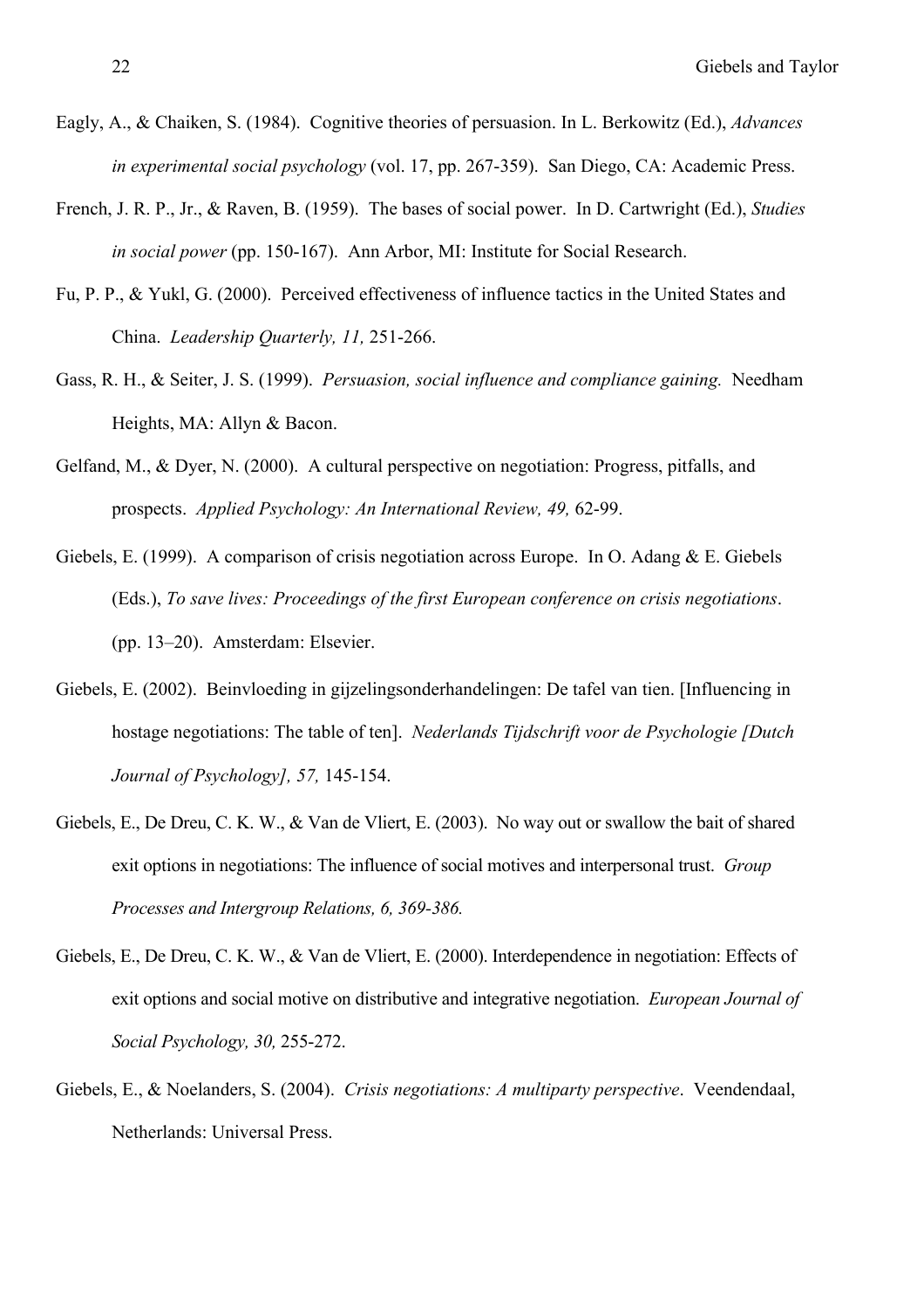- Giebels, E., & Taylor, P. J. (June, 2006). *Cross-cultural differences in patterns of influence*. Presentation at the Nineteenth annual conference of the International Association for Conflict Management. Montreal, Canada.
- Giebels, E. & Taylor, P. J. (July, 2007). *Interaction patterns in crisis negotiations: Persuasive arguments and cultural differences.* Presentation at the Twentieth annual conference of the International Association for Conflict Management. Budapest, Hungary.
- Giebels, E., Noelanders, S., & Vervaeke, G. (2005). The hostage experience: implications for negotiation strategies. *Clinical Psychology & Psychotherapy: An International Review, 12, 241-*253.
- Grice, H. P. (1975). Logic and conversation. In P. Cole & J. L. Morgan (Eds.), *Syntax and semantics 3: Speech acts* (pp. 41-58). New York: Academic Press.
- Gudykunst, W.B., & Ting-Toomey, S. (1988). *Culture and interpersonal communication.* Newbury Park, CA: Sage.
- Gudykunst, W. B., & Matsumoto, Y. (1996). Cross-cultural variability of communication in personal relationships. In W. B. Gudykunst, S. Ting-Toomey, & T. Nishida (Eds.), *Communication in personal relationships across cultures* (pp.57-77). Thousand Oaks, CA: Sage.
- Hall, E. T. (1976). *Beyond culture*. Garden City, NY: Anchor Press/Doubleday.
- Harvey-Craig, A., Fisher, N. J., & Simpson, P. (1997). An explanation of the profiling of hostage incidents in HM prison services. *Issues in Criminological and Legal Psychology, 29,* 41-46.
- Higgins, C. A., Judge, T. A., & Ferris, G. R. (2003). Influence tactics and work outcomes: A metaanalysis. *Journal of Organizational Behaviour, 24*, 89-106.
- Hofstede, G. (2001). *Culture's consequences: Comparing values, behaviors, institutions, and organizations across nations*. Thousand Oaks, CA: Sage.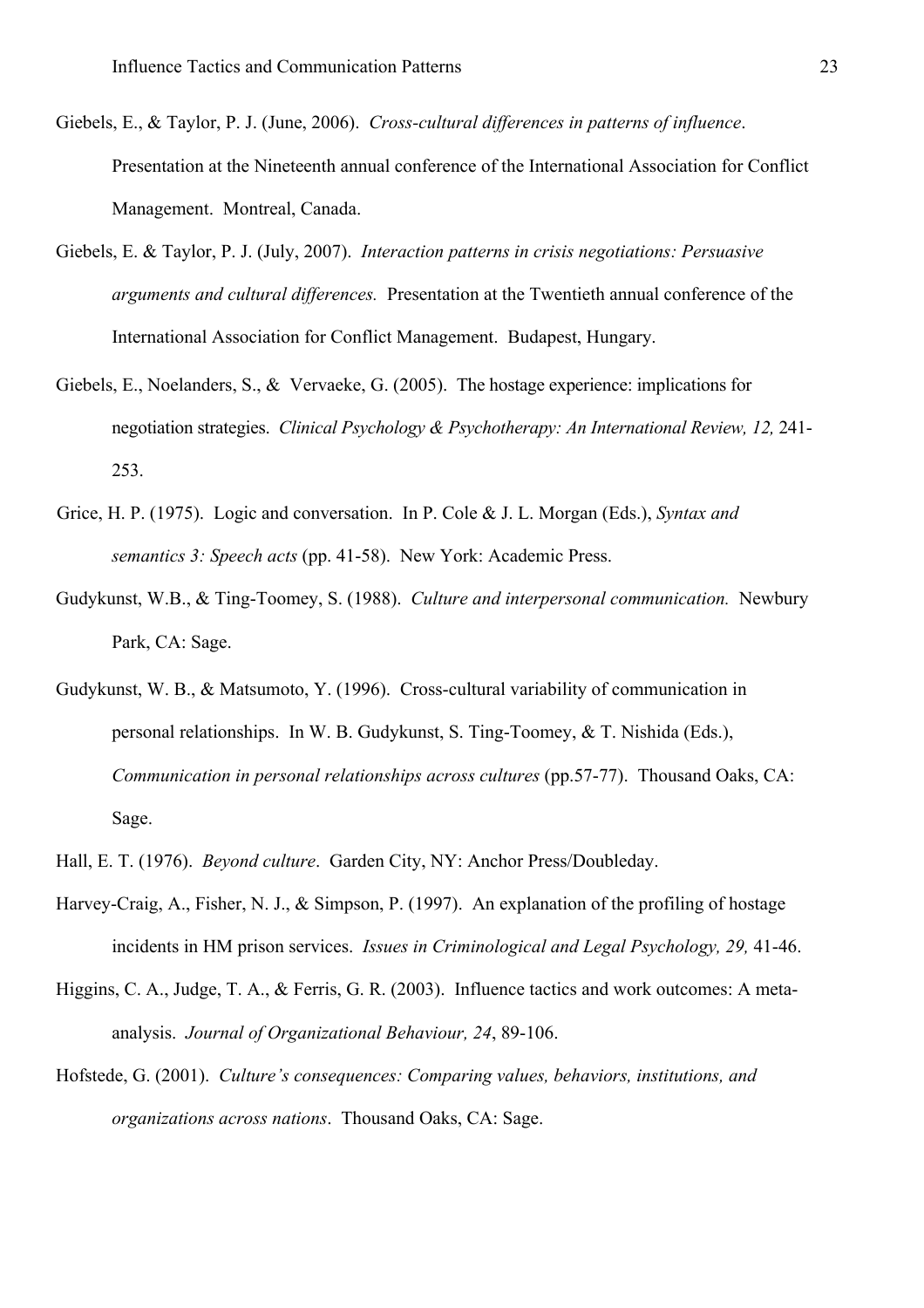- Holmes, M. E. (1992). Phase structures in negotiation. In L. L. Putnam, & M. E. Roloff (Eds.), *Communication and negotiation* (pp. 83-105). Newbury Park, CA: Sage.
- Hornstein, H. A. (1965). Effects of different magnitudes of threat upon interpersonal bargaining. *Journal of Experimental Social Psychology, 1,* 282-293.
- Hovland, C. I., Janis, I. L., & Kelly, H. H. (1953). *Communication and persuasion.* New Haven, CT: Yale University Press.
- Karras, C. L. (1974). *Give and take: The complete guide to negotiate strategies and tactics.* New York: Thomas Y. Crowell Publishers.
- Kellerman, K., & Cole, T. (1994). Classifying compliance gaining messages: Taxonomic disorder and strategic confusion. *Communication Theory, 4,* 3-60.
- Lytle, A. L., Brett, J. M., Barsness, Z., Tinsley, C. H., & Janssens, M., 1995. A paradigm for quantitative cross-cultural research in organizational behavior. In B. M. Staw and L. L. Cummings (Eds.) *Research in organizational behavior* (vol. 17, pp. 167-214). Greenwich, CT: JAI Press.
- McMains, M. J., & Mullins, W. C. (2001). *Crisis negotiations: Managing critical incidents and hostage situations in law enforcement and corrections* (2 ed.). Cincinnati, OH: Anderson Publishing.
- Michener, H. A., Vaske, J. J., Schleifer, S. L., Plazewski, J. G., & Chapman, L. J. (1975). Factors affecting concession rate and threat usage in bilateral conflict. *Sociometry, 38*, 62-80.
- Ormerod, T., Barrett, E., & Taylor, P. J. (in press). Sensemaking in criminal investigations. In J. M. Schraagen (Ed.), *Proceedings of the seventh naturalistic decision making conference*. Springer, Amsterdam.
- Ostermann, B. M. (2002). Cultural differences make negotiations different: Intercultural hostage negotiations. *Journal of Police Crisis Negotiation, 2*, 11-20.

Perloff, R.M. (1993). *The dynamics of persuasion.* Hillsdale, NJ: Lawrence Erlbaum.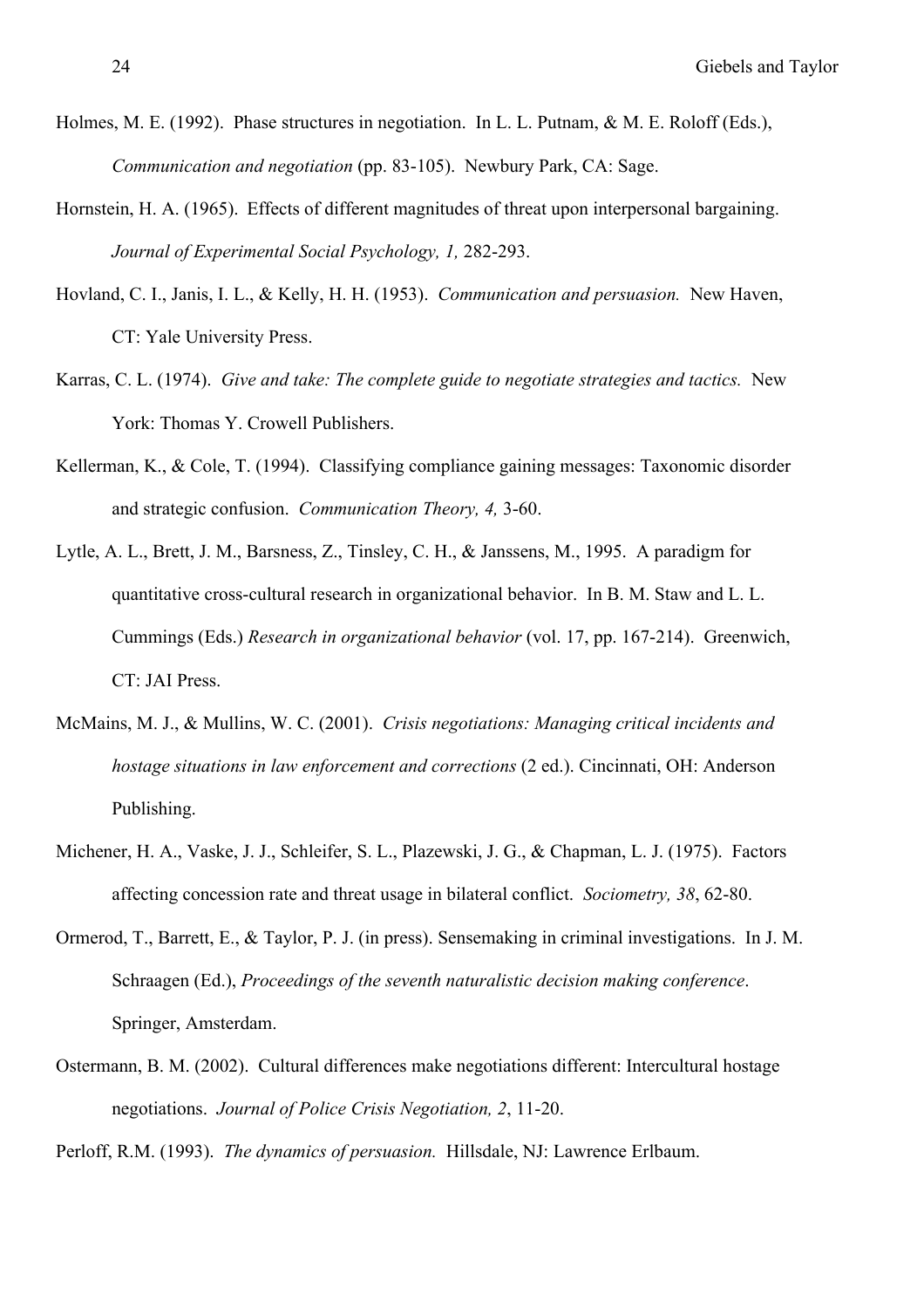- Putnam, L. L.,Wilson, S. R., & Turner, D. (1990). The evolution of police arguments in teachers' negotiation. *Argumentation, 3,* 129-152.
- Rogan R. G., & Hammer, M. R. (1994). Crisis negotiations: A preliminary investigation of facework in naturalistic conflicts. *Journal of Applied Communication Research, 22,* 216-231.
- Rogan, R. G., & Hammer, M. R. (2002). Crisis/hostage negotiations: A communication-based approach. In H. Giles (Ed.), *Law enforcement, communication, and community* (pp. 229- 254). Amsterdam: John Benhamin.
- Rogan, R. G., Donohue, W. A., & Lyles, J. (1990). Gaining and exercising control in hostage taking negotiations using empathic perspective-taking. *International Journal of Group Tension, 20,* 77-90.
- Pruitt, D. G., & Kim, S. H. (2004). *Social conflict: Escalation, stalemate, and settlement* (Rev. ed.). New York: McGraw-Hill.
- Taylor, P. J. (2002a). A cylindrical model of communication behavior in crisis negotiations. *Human Communication Research, 28,* 7-48.
- Taylor, P. J. (2002b). A partial order scalogram analysis of communication behavior in crisis negotiation with the prediction of outcome. *International Journal of Conflict Management*, *13,* 4-37.
- Taylor, P. J. (2006). Proximity coefficients as a measure of interrelationships in sequences of behavior. *Behavioral Research Methods, 38,* 42-50.
- Taylor, P. J. & Donald, I. J. (2003). Foundations and evidence for an interaction based approach to conflict. *International Journal of Conflict Management*, *14,* 213-232.
- Taylor, P. J., & Donald, I. J. (2007). Testing the relationship between local cue-response patterns and global dimensions of communication behavior. *British Journal of Social Psychology, 46,*  273-298.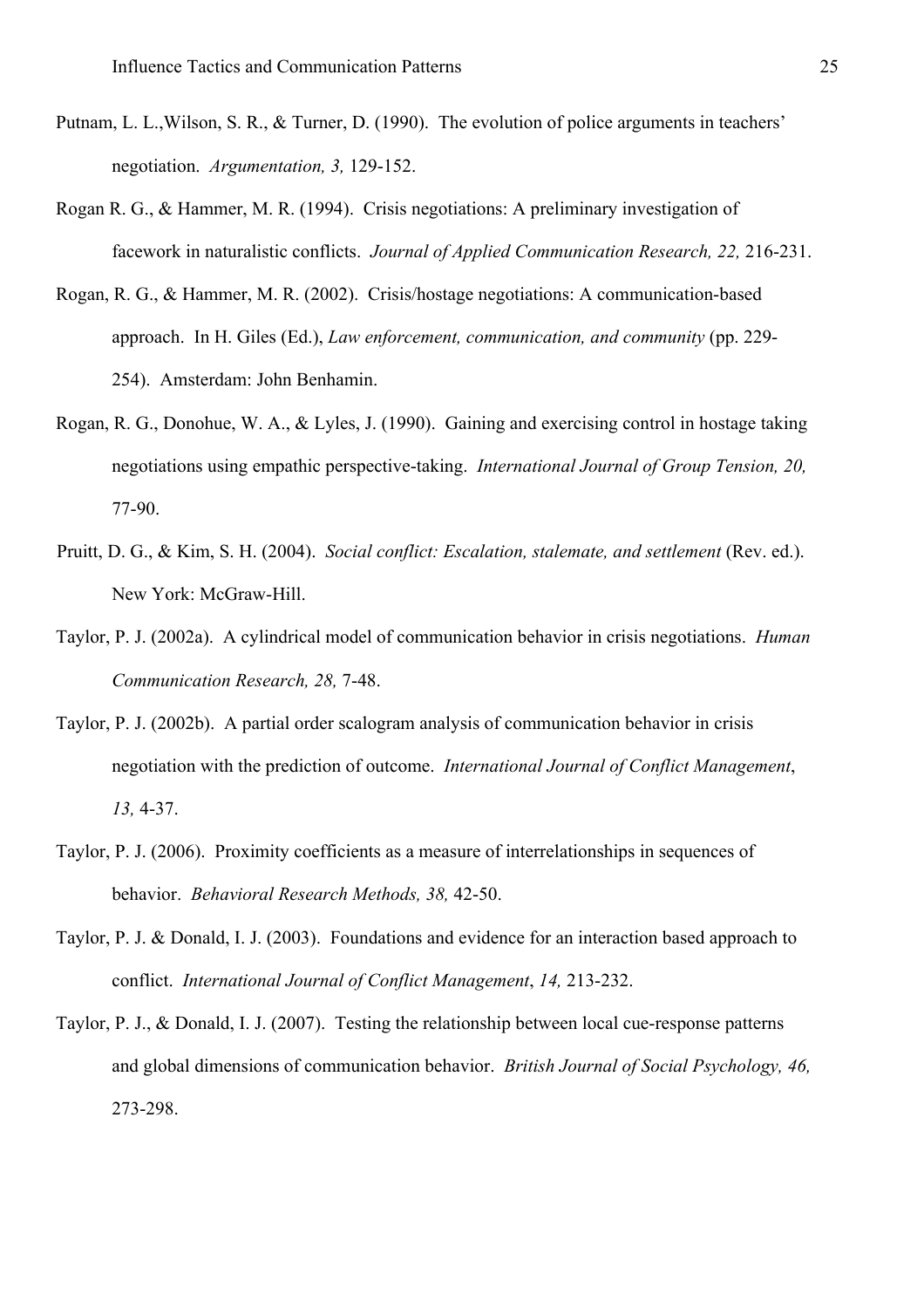Taylor, P. J., & Donohue, W. A. (2006). Lessons from hostage negotiation. In A. Schneider & C. Honeymoon (Eds.), *The Negotiator's Fieldbook* (pp. 667-674). New York: American Bar Association Press.

Thompson, L. (1998). *The mind and heart of the negotiator.* Upper Saddle River, NJ: Prentice-Hall.

- Ting-Toomey, S., & Oetzel, J.G. (2001). *Managing intercultural conflict effectively*. Thousand Oaks, CA: Sage.
- Ting-Toomey, S. (1988). Intercultural conflict styles: A face negotiation theory. In Y.Y. Kim & W. Gudykunst (Eds.), *Theories in intercultural communication* (pp. 213-235). Newbury Park, CA: Sage.
- Tinsley, C. H. (2001). How negotiators get to yes: Predicting the constellation of strategies used across cultures to negotiate conflict. *Journal of Applied Psychology, 86,* 583-593.
- Van de Vliert, E. (1997). *Complex interpersonal conflict behavior: Theoretical frontiers.* London: Psychology Press.
- Van Hasselt, V. B., Flood, J. J., Romano, S. J., Vecchi, G. M., de Fabrique, N., & Dalfonzo, V. A. (2005). Hostage-taking in the context of domestic violence: Some case examples. *Journal of Family Violence, 20,* 21-27.
- Vecchi, G. M., Van Hasselt, V. B., & Romano, S. J. (2005). Crisis (hostage) negotiation: Current strategies and issues in high-risk conflict resolution. *Aggression and Violent Behavior, 10,* 533–551.
- Weingart, L. R., Prietula, M. J., Hyder, E. B., & Genovese, C. R. (1999). Knowledge and the sequential processes of negotiation: A Markov chain analysis of response-in-kind. *Journal of Experimental Social Psychology, 35,* 366-393.